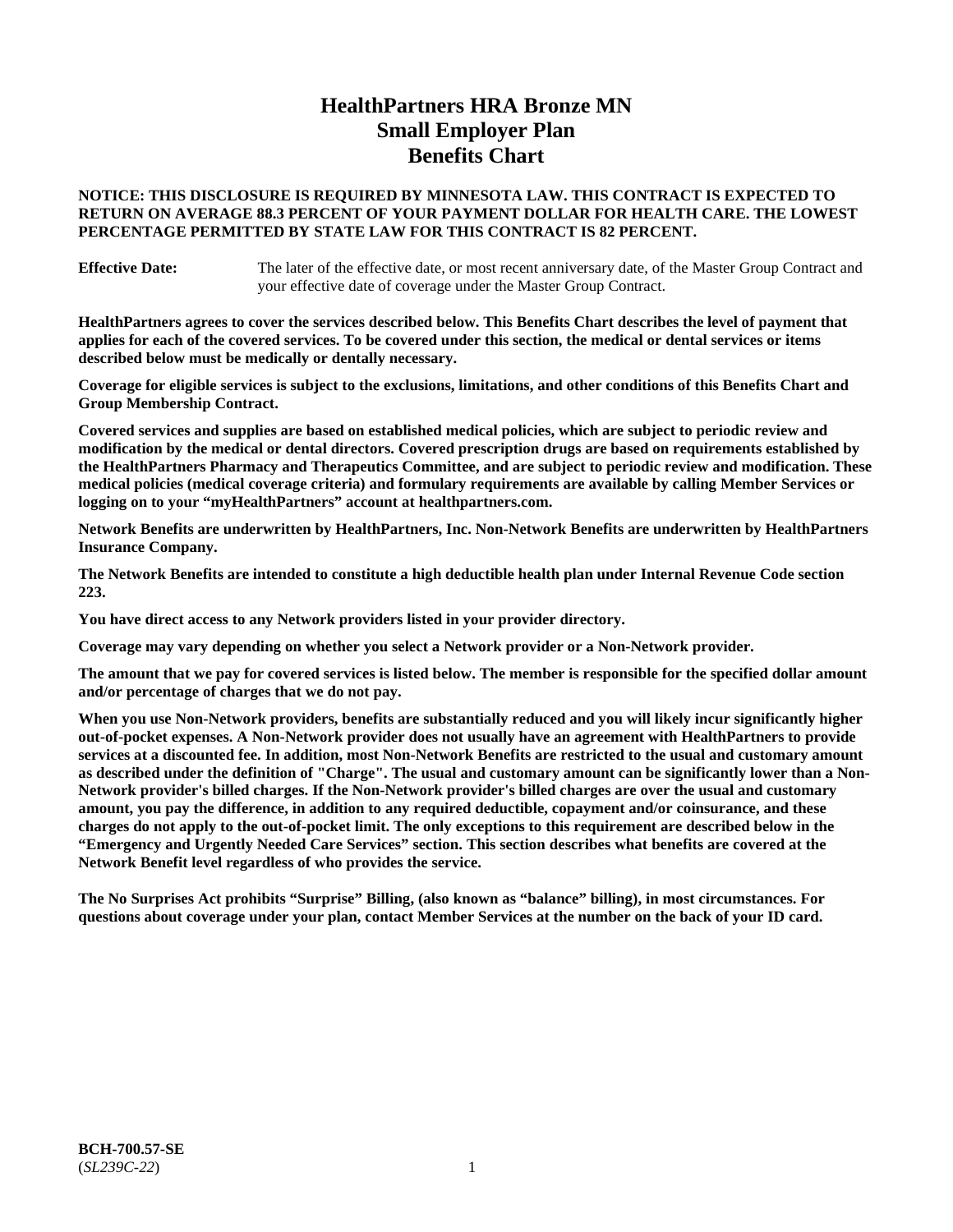# **These definitions apply to this Benefits Chart. They also apply to the Contract.**

| <b>Biosimilar Drugs:</b> | A prescription drug, approved by the Food and Drug Administration (FDA), that the FDA has<br>determined is biosimilar to and interchangeable with a biological brand name drug. Biosimilar<br>drugs are not considered generic drugs and are not covered under the generic drug benefit.                                                                                                                                                                                                                                                                                                                                           |
|--------------------------|------------------------------------------------------------------------------------------------------------------------------------------------------------------------------------------------------------------------------------------------------------------------------------------------------------------------------------------------------------------------------------------------------------------------------------------------------------------------------------------------------------------------------------------------------------------------------------------------------------------------------------|
| <b>Brand Name Drug:</b>  | A prescription drug, approved by the Food and Drug Administration (FDA), that is manufactured,<br>sold, or licensed for sale under a trademark by the pharmaceutical company that originally<br>researched and developed the drug. Brand name drugs have the same active-ingredient formula as<br>the generic version of the drug. However, generic drugs are manufactured and sold by other drug<br>manufacturers and are generally not available until after the patent on the brand name drug has<br>expired. A few brand name drugs may be covered at the generic drug benefit level if this is<br>indicated on the formulary. |
| <b>Calendar Year:</b>    | This is the 12-month period beginning 12:01 A.M. Central Time, on January 1, and ending 12:00<br>A.M. Central Time of the next following December 31.                                                                                                                                                                                                                                                                                                                                                                                                                                                                              |
| <b>Charge:</b>           | For covered services delivered by participating network providers, this is the provider's discounted<br>charge for a given medical/surgical service, procedure or item.                                                                                                                                                                                                                                                                                                                                                                                                                                                            |
|                          | For covered services delivered by non-network providers, a contracted rate may apply if such<br>arrangement is available to HealthPartners.                                                                                                                                                                                                                                                                                                                                                                                                                                                                                        |
|                          | For the Usual and Customary charge for covered services delivered by non-network providers, our<br>payment is calculated using one of the following options to be determined at HealthPartners'<br>discretion: 1) a percentage of the Medicare fee schedule; 2) a comparable schedule if the services<br>is not on the Medicare fee schedule; 3) a commercially reasonable rate for such service.                                                                                                                                                                                                                                  |
|                          | The Usual and Customary Charge is the maximum amount allowed that we consider in the<br>calculation of the payment of charges incurred for certain covered services. You must pay for any<br>charges above the usual and customary charge, and they do not apply to the out-of-pocket limit.                                                                                                                                                                                                                                                                                                                                       |
|                          | A charge is incurred for covered ambulatory medical and surgical services, on the date the service<br>or item is provided. A charge is incurred for covered inpatient services, on the date of admission to<br>a hospital. To be covered, a charge must be incurred on or after the member's effective date and<br>on or before the termination date.                                                                                                                                                                                                                                                                              |
| Copayment/Coinsurance:   | The specified dollar amount, or percentage, of charges incurred for covered services, which we do<br>not pay, but which a member must pay, each time a member receives certain medical services,<br>procedures or items. Our payment for those covered services or items begins after the copayment<br>or coinsurance is satisfied. Covered services or items requiring a copayment or coinsurance are<br>specified in this Benefits Chart.                                                                                                                                                                                        |
|                          | For services provided by a network provider:                                                                                                                                                                                                                                                                                                                                                                                                                                                                                                                                                                                       |
|                          | An amount which is listed as a flat dollar copayment is applied to a network provider's discounted<br>charges for a given service. However, if the network provider's discounted charge for a service or<br>item is less than the flat dollar copayment, you will pay the network provider's discounted charge.<br>An amount which is listed as a percentage of charges or coinsurance is based on the network<br>provider's discounted charges, calculated at the time the claim is processed, which may include an<br>agreed upon fee schedule rate for case rate or withhold arrangements.                                      |
|                          | For services provided by a non-network provider:                                                                                                                                                                                                                                                                                                                                                                                                                                                                                                                                                                                   |
|                          | Any copayment or coinsurance is applied to the lesser of the provider's charges or the usual and<br>customary charge for a service.                                                                                                                                                                                                                                                                                                                                                                                                                                                                                                |
|                          | A copayment or coinsurance is due at the time a service is provided, or when billed by the<br>provider. The copayment or coinsurance applicable for a scheduled visit with a network provider<br>will be collected for each visit, late cancellation and failed appointment. Services may not be<br>withheld for failure to pay a deductible or coinsurance at or prior to the time of service.                                                                                                                                                                                                                                    |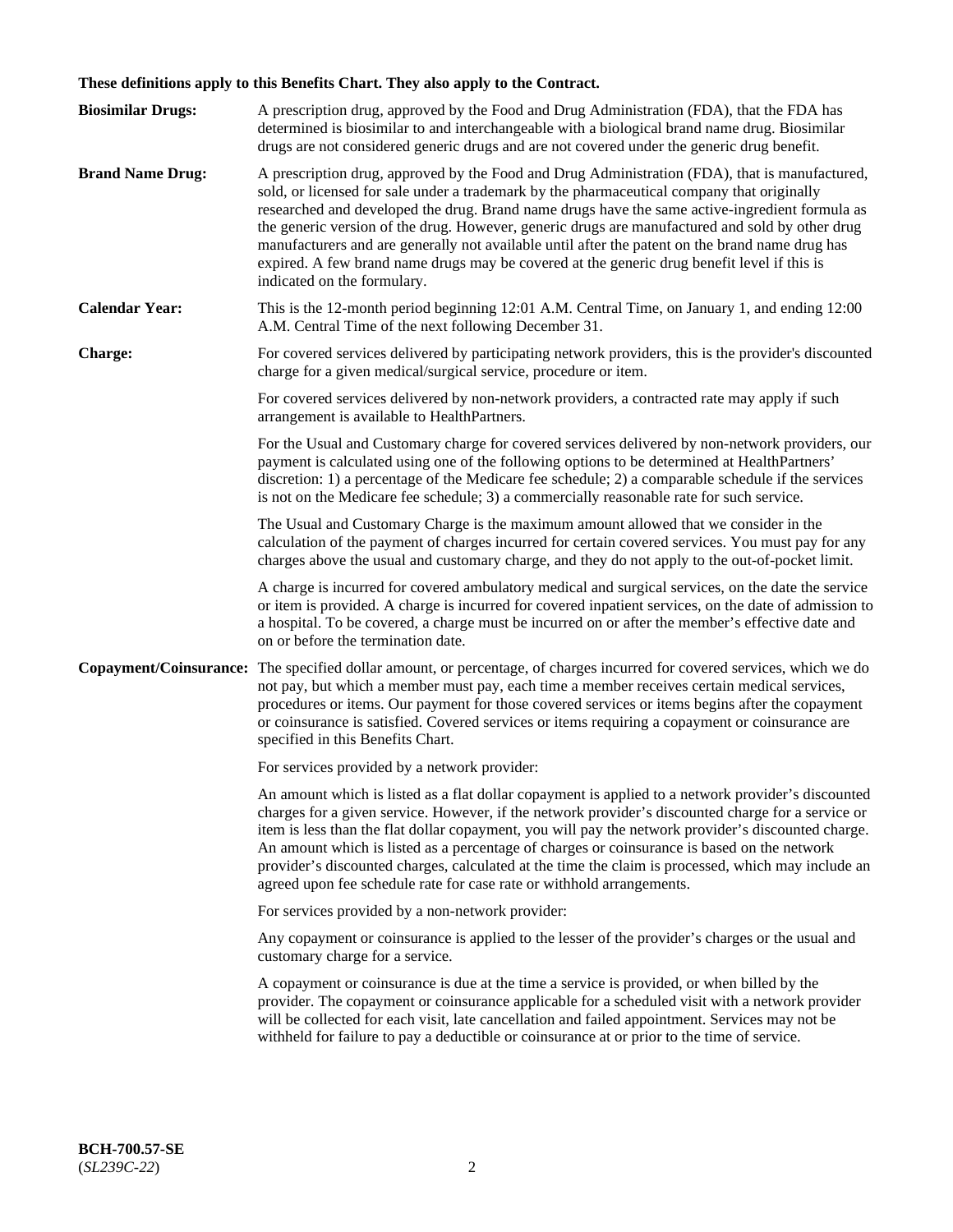| Deductible:       | The specified dollar amount of charges incurred for covered services, which we do not pay, but a<br>member or a family has to pay first in a calendar year. Our payment for those services or items<br>begins after the deductible is satisfied. For network providers, the amount of the charges that apply<br>to the deductible are based on the network provider's discounted charges, calculated at the time<br>the claim is processed, which may include an agreed upon fee schedule rate for case rate or<br>withhold arrangements. For non-network providers, the amount of charges that apply to the<br>deductible are the lesser of the provider's charges or the usual and customary charge for a service.                                                                                                                                                                                                                                                                                                                                                                                                                                                                                                                                             |
|-------------------|------------------------------------------------------------------------------------------------------------------------------------------------------------------------------------------------------------------------------------------------------------------------------------------------------------------------------------------------------------------------------------------------------------------------------------------------------------------------------------------------------------------------------------------------------------------------------------------------------------------------------------------------------------------------------------------------------------------------------------------------------------------------------------------------------------------------------------------------------------------------------------------------------------------------------------------------------------------------------------------------------------------------------------------------------------------------------------------------------------------------------------------------------------------------------------------------------------------------------------------------------------------|
|                   | Any amounts paid or reimbursed by a third party, including but not limited to: point of service<br>rebates, manufacturer coupons, manufacturer debit cards or other forms of direct reimbursement to<br>a member for a product or service, will not apply toward your deductible, to the extent permitted<br>under state and federal law.                                                                                                                                                                                                                                                                                                                                                                                                                                                                                                                                                                                                                                                                                                                                                                                                                                                                                                                        |
|                   | Your plan has an embedded deductible. This means once a member meets the individual<br>deductible, the plan begins paying benefits for that person. If two or more members of the family<br>meet the family deductible, the plan begins paying benefits for all members of the family,<br>regardless of whether each member has met the individual deductible. However, a member may<br>not contribute more than the individual deductible toward the family deductible.                                                                                                                                                                                                                                                                                                                                                                                                                                                                                                                                                                                                                                                                                                                                                                                         |
|                   | All services are subject to the deductible unless otherwise indicated below in this Benefits Chart.                                                                                                                                                                                                                                                                                                                                                                                                                                                                                                                                                                                                                                                                                                                                                                                                                                                                                                                                                                                                                                                                                                                                                              |
| <b>Formulary:</b> | This is a current list, which may be revised from time to time, of formulary prescription drugs,<br>medications, equipment and supplies covered by us as indicated in the Benefits Chart which are<br>covered at the highest benefit level. Some drugs may require prior authorization to be covered as<br>formulary drugs. You may be granted an exception to the formulary that is available to you upon<br>request. These guidelines and procedures include exceptions to the formulary for anti-psychotic<br>prescription drugs prescribed to treat emotional disturbances or mental illness if your health care<br>provider (1) indicates to the dispensing pharmacist, orally or in writing, that the prescription must<br>be dispensed as indicated and (2) certifies in writing to us that the prescribed drug will best treat<br>your condition. Also, you may continue to receive certain non-formulary prescription drugs for<br>diagnosed mental illness or emotional disturbance when our formulary changes or you change<br>health plans for up to one year following the change. We also have written guidelines and<br>procedures for granting formulary exceptions for other drugs that are available to you upon request<br>or on our website. |
|                   | HMO Formulary Exception Process (including antipsychotic drugs). If you are prescribed a<br>drug, we must promptly grant you an exception to our formulary when your health care provider<br>indicates to us that:                                                                                                                                                                                                                                                                                                                                                                                                                                                                                                                                                                                                                                                                                                                                                                                                                                                                                                                                                                                                                                               |
|                   | (1) the formulary drug causes an adverse reaction to the patient;<br>(2) the formulary drug is contraindicated for the patient; or<br>(3) the health care provider demonstrates that the prescription drug must be dispensed as written<br>to provide maximum medical benefit to the patient.                                                                                                                                                                                                                                                                                                                                                                                                                                                                                                                                                                                                                                                                                                                                                                                                                                                                                                                                                                    |
|                   | The formulary, and information on drugs that require authorization, are available by calling<br>Member Services or logging on to your "myHealthPartners" account at healthpartners.com.                                                                                                                                                                                                                                                                                                                                                                                                                                                                                                                                                                                                                                                                                                                                                                                                                                                                                                                                                                                                                                                                          |
|                   | Formulary Changes. The formulary may change throughout the year. If you are affected by a<br>formulary change, you will receive at least 30 days' advanced notice of that change, and you<br>may request a formulary exception.                                                                                                                                                                                                                                                                                                                                                                                                                                                                                                                                                                                                                                                                                                                                                                                                                                                                                                                                                                                                                                  |
|                   |                                                                                                                                                                                                                                                                                                                                                                                                                                                                                                                                                                                                                                                                                                                                                                                                                                                                                                                                                                                                                                                                                                                                                                                                                                                                  |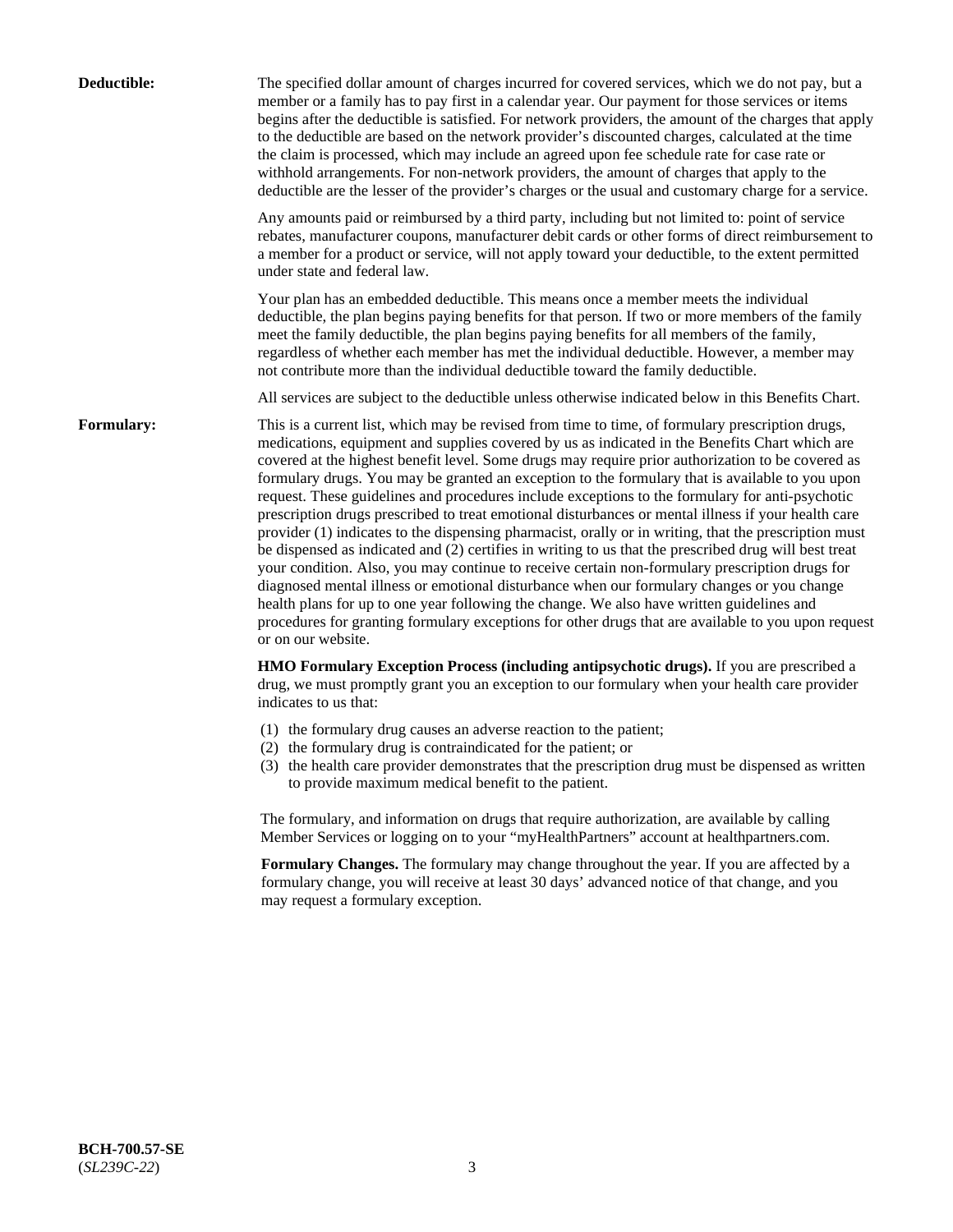## **Federal Formulary Exception Process:**

If you are prescribed a drug that is not included on the formulary and your plan does not cover nonformulary drugs, you, your designee or your prescribing physician may request a review through our formulary exception process, which includes external review. This process is described below.

- **1. Standard Exception Request.** If your provider prescribes a drug that is not on our formulary, you may submit a standard exception request. If you, your designee or your prescribing provider submit a standard exception request, we must make our coverage determination and notify you within 72 hours of our receipt of the request. If we grant the exception to cover the drug, we are required to cover the drug for the duration of the prescription, including refills.
- **2. Expedited Exception Request.** If your provider prescribes a drug that is not on our formulary, you may submit an expedited exception request if there are exigent circumstances. Exigent circumstances exist when you are suffering from a health condition that may seriously jeopardize your life, health, or ability to regain maximum function or when you are undergoing a current course using a nonformulary drug. If you, your designee or your prescribing provider submit an expedited exception request, we must make our coverage determination and notify you within 24 hours of our receipt of the request. If we grant the exception to cover the drug, we are required to cover the drug for the duration of the prescription, including refills. If we grant an exception based on exigent circumstances, we must cover the drug for the duration of the exigency.
- **3. Federal External Review Exception Request.** If coverage of a drug is denied after an exception request review under items 1. or 2. above, you, your designee, or your prescribing provider may request an external review exception request. If the initial request was a standard exception request, we must notify you or your designee and the prescribing provider of the coverage determination within 72 hours of our receipt of your request for external review. If the initial request was an expedited exception request, we must notify you or your designee and the prescribing provider of the coverage determination within 24 hours our receipt of your request for external review. If you are granted an exception after the external review exception request, we are required to cover the drug for the duration of the prescription, if the initial request was a standard exception request. If the initial request was an expedited exception request, we must provide coverage for the duration of the exigency.
- **4. State External Review Request.** If coverage of the drug is denied after a federal external review exception request under item 3. above, you may request an external review under the "Disputes and Complaints" section, "External Complaints Procedures" in the Group Membership Contract.
- **Generic Drug:** A prescription drug, approved by the Food and Drug Administration (FDA) that the FDA has determined is comparable to a brand name drug product in dosage form, strength, route of administration, quality, intended use and documented bioequivalence. Generally, generic drugs cost less than brand name drugs. Some brand name drugs may be covered at the generic drug benefit level if this is indicated on the formulary.
- **Non-Formulary Drug:** This is a prescription drug approved by the Food and Drug Administration (FDA) that is not on the formulary, is medically necessary and is not investigative or otherwise excluded under this Benefits Chart.
- **Out-of-Pocket Expenses:** You pay the specified copayments/coinsurance and deductibles applicable for particular services, subject to the out-of-pocket limit described below. These amounts are in addition to the monthly enrollment payments.
- **Out-of-Pocket Limit:** You pay the copayments/coinsurance and deductibles for covered services, to the individual or family out-of-pocket limit. Thereafter we cover 100% of the charges incurred for all other covered services, for the rest of the calendar year. You pay amounts greater than the out-of-pocket limit if you exceed any visit or day limits.

Non-Network Benefits above the usual and customary charge (see definition of charge above) do not apply to the out-of-pocket limit.

Non-Network benefits for transplant surgery do not apply to the out-of-pocket limit.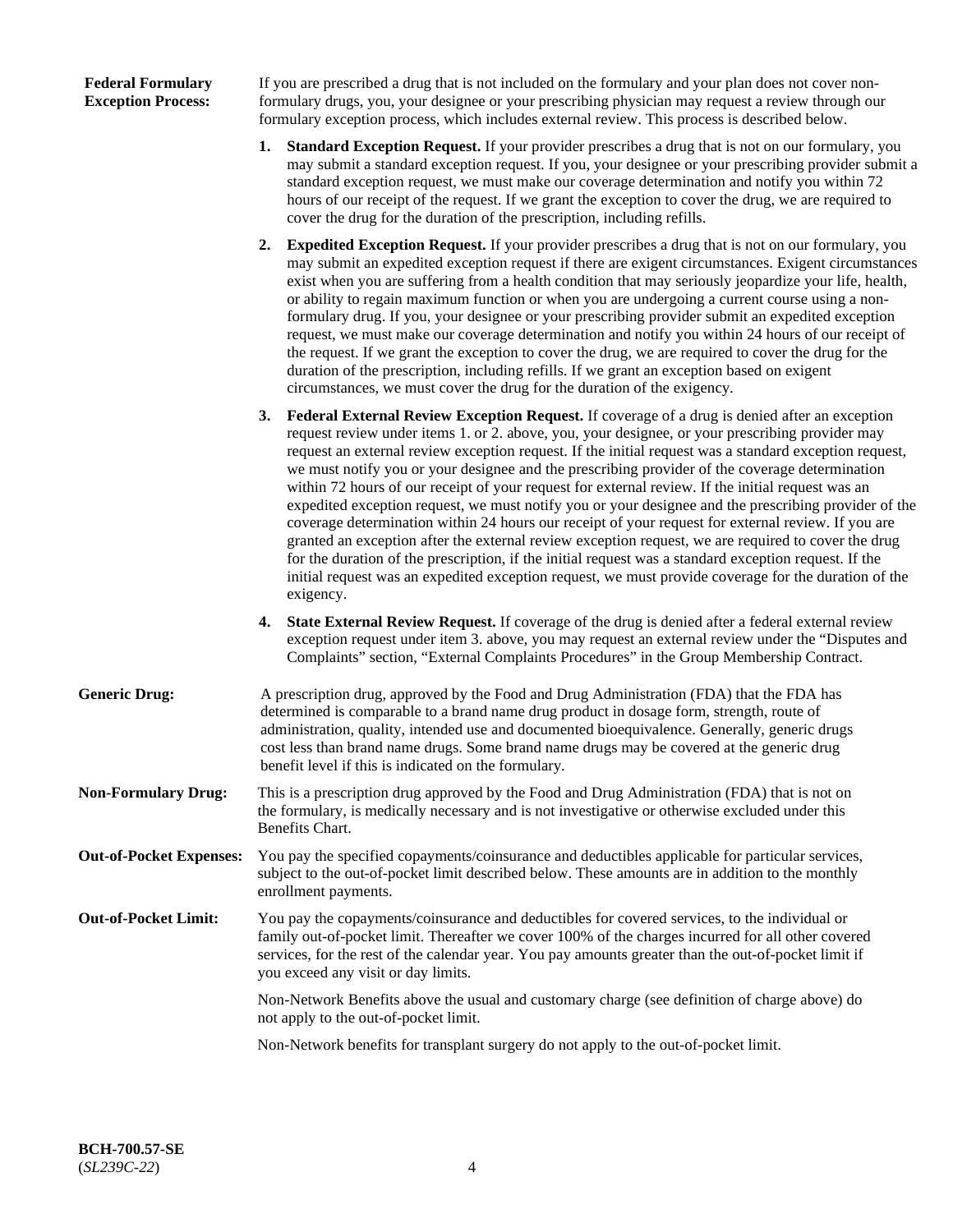Any amounts paid or reimbursed by a third party, including but not limited to: point of service rebates, manufacturer coupons, manufacturer debit cards or other forms of direct reimbursement to a member for a product or service, will not apply as an out of pocket expense, to the extent permitted under state and federal law.

You are responsible to keep track of the out-of-pocket expenses. Contact our Member Services department for assistance in determining the amount paid by the enrollee for specific eligible services received. Claims for reimbursement under the out-of-pocket limit provisions are subject to the same time limits and provisions described under the "Claims Provisions" section of the Contract.

**Specialty Drug List:** This is a current list, which may be revised from time to time, of prescription drugs, medications, equipment and supplies, which are typically bio-pharmaceuticals. The purpose of a specialty drug list is to facilitate enhanced monitoring of complex therapies used to treat specific conditions. Specialty drugs are covered by us as indicated in this Benefits Chart. The specialty drug list is available by calling Member Services or logging on to your "*my*HealthPartners" account at [healthpartners.com](https://www.healthpartners.com/hp/index.html)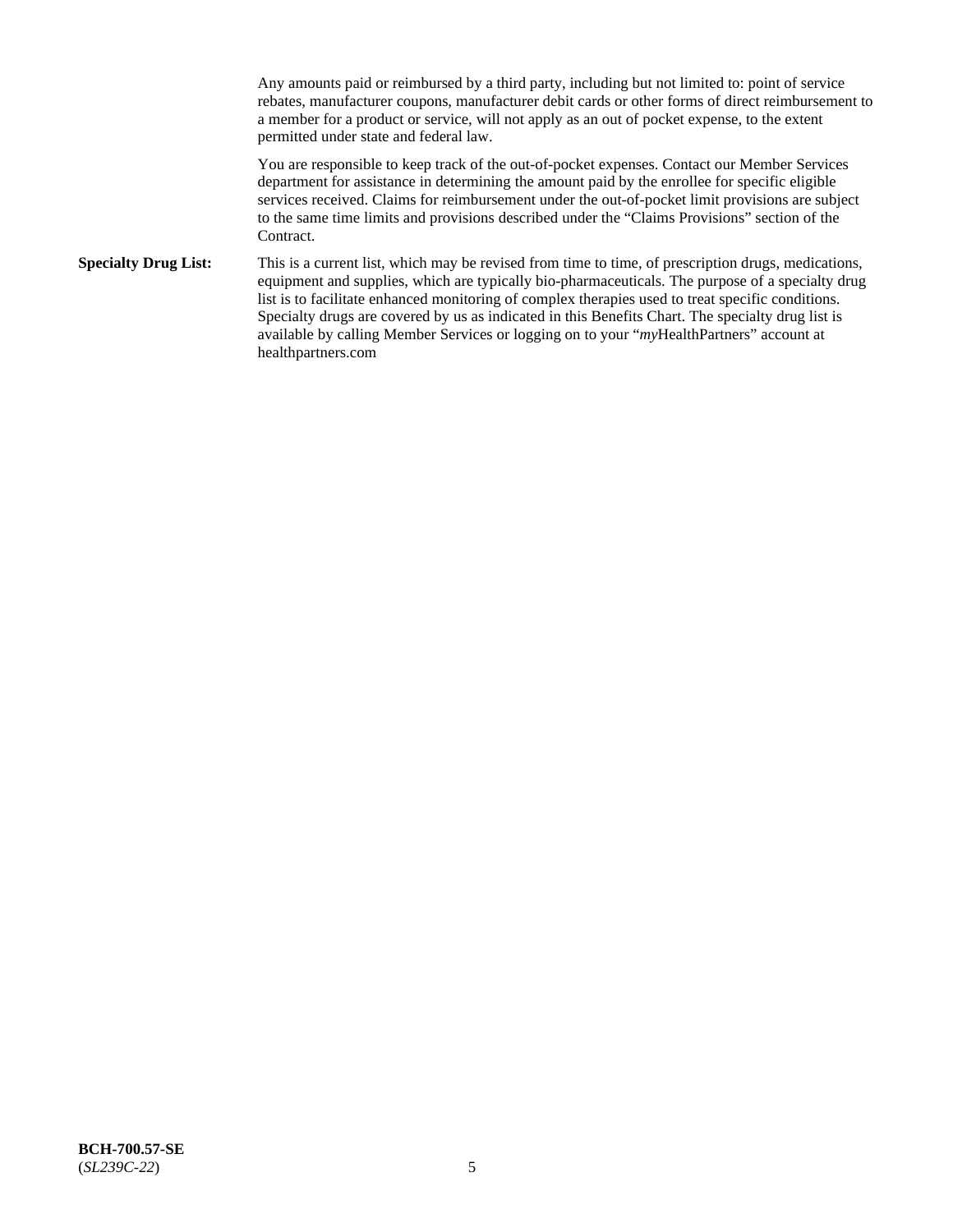## **DEDUCTIBLES AND OUT-OF-POCKET LIMITS**

## **Individual Calendar Year Deductible**

| <b>Network Benefits</b> | <b>Non-Network Benefits</b> |
|-------------------------|-----------------------------|
| \$7,000                 | \$10,000                    |

## **Family Calendar Year Deductible**

| <b>Network Benefits</b> | <b>Non-Network Benefits</b> |
|-------------------------|-----------------------------|
| \$14,000                | \$20,000                    |

Separate deductibles must be satisfied under the Network Benefits and Non-Network Benefits.

Your plan has an embedded deductible. This means once a member meets the individual deductible, the plan begins paying benefits for that person. If two or more members of the family meet the family deductible, the plan begins paying benefits for all members of the family, regardless of whether each member has met the individual deductible. However, a member may not contribute more than the individual deductible toward the family deductible.

Any amounts paid or reimbursed by a third party, including but not limited to: point of service rebates, manufacturer coupons, debit cards or other forms of direct reimbursement to a member for a product or service, will not apply toward your deductible, to the extent permitted under state and federal law.

#### **Individual Calendar Year Out-of-Pocket Limit**

| <b>Network Benefits</b> | <b>Non-Network Benefits</b> |
|-------------------------|-----------------------------|
| \$7,000                 | \$30,000                    |

#### **Family Calendar Year Out-of-Pocket Limit**

| <b>Network Benefits</b> | <b>Non-Network Benefits</b> |
|-------------------------|-----------------------------|
| \$14,000                | \$60,000                    |

Separate Out-of-Pocket Limits must be satisfied under the Network Benefits and Non-Network Benefits.

Non-Network Benefits above the usual and customary charge will not apply toward the individual or family out-of-pocket limit.

Non-Network benefits for transplant surgery do not apply to the out-of-pocket limit.

Any amounts paid or reimbursed by a third party, including but not limited to: point of service rebates, manufacturer coupons, manufacturer debit cards or other forms of direct reimbursement to a member for a product or service, will not apply as an out of pocket expense, to the extent permitted under state and federal law.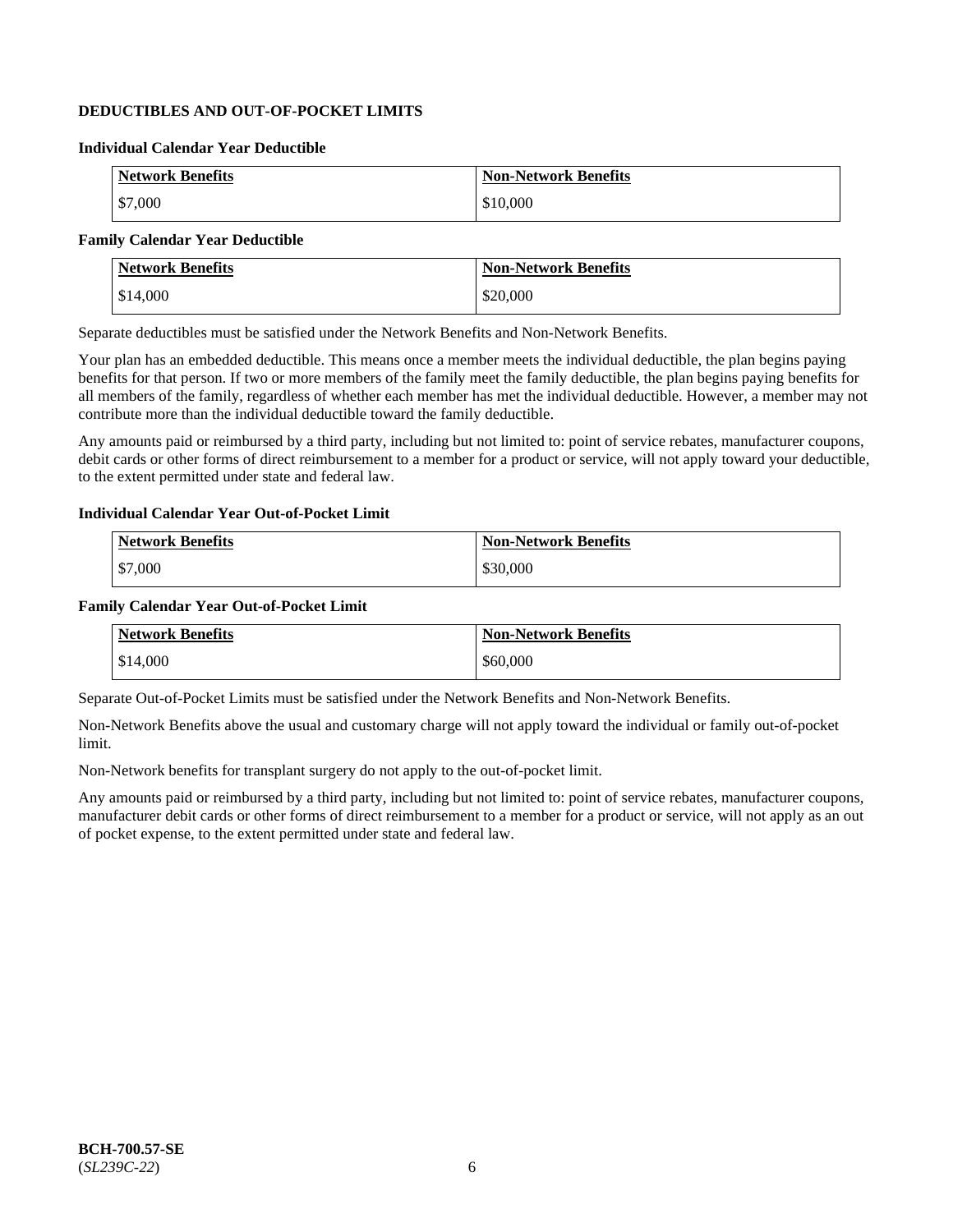## **AMBULANCE AND MEDICAL TRANSPORTATION**

## **Covered Services:**

We cover ambulance and medical transportation for medical emergencies.

We also cover medically necessary, non-emergency medical transportation if it meets our medical coverage criteria.

Covered services and supplies are based on established medical policies, which are subject to periodic review and modification by the medical or dental directors. These medical policies (medical coverage criteria) and applicable prior authorization requirements are available by calling Member Services or logging on to your "myHealthPartners" account at [healthpartners.com.](https://www.healthpartners.com/hp/index.html)

| Network Benefits              | <b>Non-Network Benefits</b> |
|-------------------------------|-----------------------------|
| 100% of the charges incurred. | See Network Benefits.       |

### **Not Covered:**

See "Services Not Covered" in the Group Membership Contract.

## **BEHAVIORAL HEALTH SERVICES**

#### **Covered Services:**

Covered services are based on established medical policies, which are subject to periodic review and modification by the medical directors. These medical policies (medical coverage criteria) are available by calling Member Services or logging on to your "*my*HealthPartners" account at [healthpartners.com.](http://www.healthpartners.com/)

You have rights to parity in mental health and substance use disorder treatment as required by the federal Mental Health Parity and Addiction Equity Act and Minnesota Statutes, section 62Q.47. These laws require:

- That mental health and substance use disorder services be covered on the same basis as medical services;
- That cost-sharing for mental health and substance use disorder services can be no more restrictive than cost-sharing for similar medical services;
- That treatment restrictions and limitation such as prior authorization and medical necessity can be no more restrictive than for similar medical services;
- That if enrollees have concerns they can call Member Services, file a complaint with HealthPartners, or file a complaint with the Minnesota Department of Health.

## **Mental health services**

We cover services for: mental health diagnoses as described in the Diagnostic and Statistical Manual of Mental Disorders – Fifth Edition (DSM-5) (most recent edition).

We also provide coverage for mental health treatment ordered by a Minnesota court under a valid court order that is issued on the basis of a behavioral care evaluation performed by a licensed psychiatrist or doctoral level licensed psychologist, which includes a diagnosis and an individual treatment plan for care in the most appropriate, least restrictive environment. We must be given a copy of the court order and the behavioral care evaluation, the service must be a covered benefit under this plan, and the service must be provided by a network provider, or other provider as required by law. We cover the evaluation upon which the court order was based if it was provided by a network provider. We also provide coverage for the initial mental health evaluation of a child, regardless of whether that evaluation leads to a court order for treatment, if the evaluation is ordered by a Minnesota juvenile court.

**Outpatient services, including intensive outpatient and day treatment:** We cover medically necessary outpatient professional mental health services for evaluation, crisis intervention, and treatment of mental health disorders.

A comprehensive diagnostic assessment will be used as the basis for a determination by a mental health professional, concerning the appropriate treatment and the extent of services required.

Outpatient services we cover for a diagnosed mental health condition include the following:

- Individual, group, family, and multi-family therapy;
- Medication management provided by a physician, certified nurse practitioner, or physician's assistant;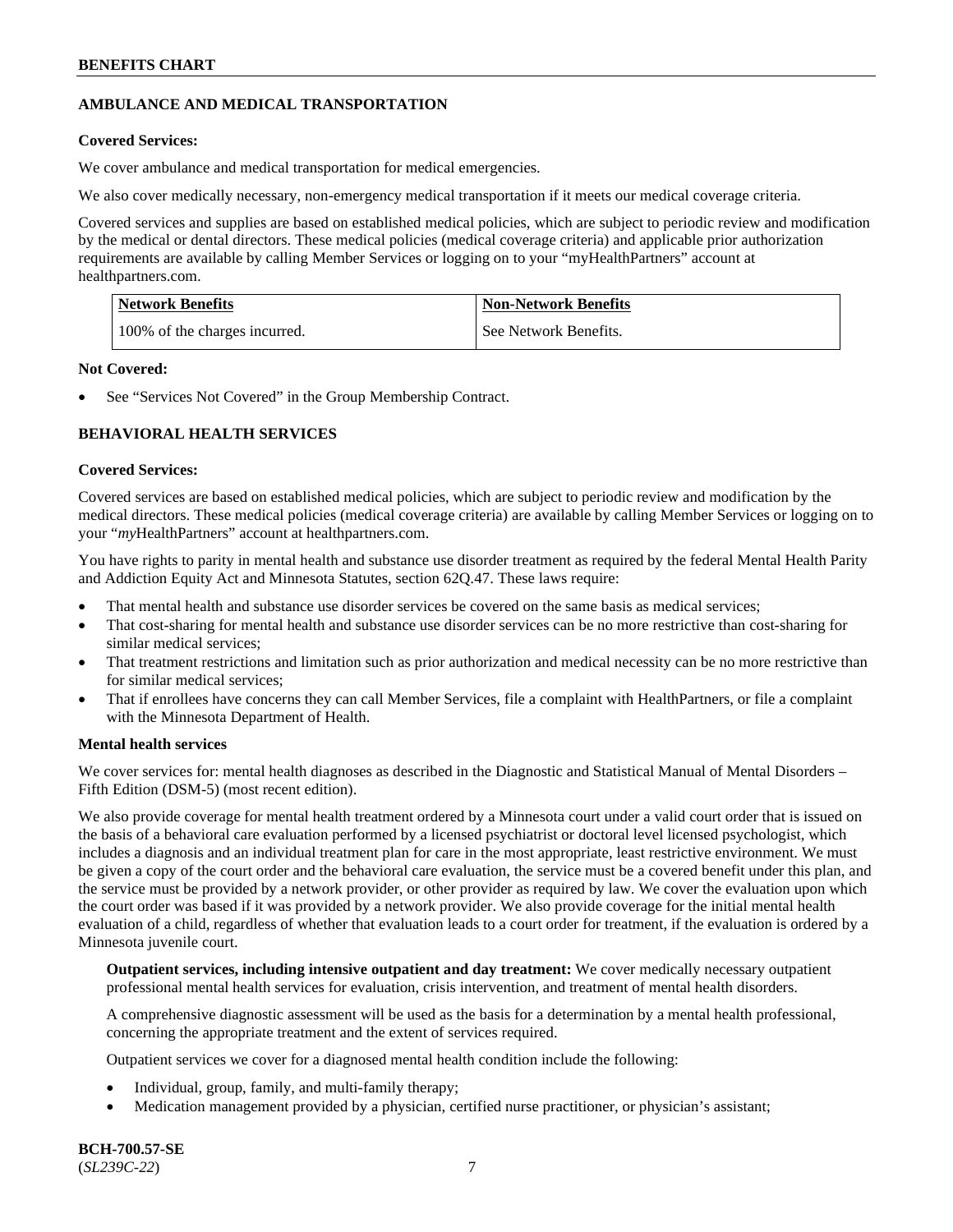- Psychological testing services for the purposes of determining the differential diagnoses and treatment planning for patients currently receiving behavioral health services;
- Day treatment and intensive outpatient services in a licensed program;
- Partial hospitalization services in a licensed hospital or community mental health center;
- Psychotherapy and nursing services provided in the home if authorized by us; and
- Treatment for gender dysphoria.

| Network Benefits              | <b>Non-Network Benefits</b>  |
|-------------------------------|------------------------------|
| 100% of the charges incurred. | 50% of the charges incurred. |

#### **Group therapy**

| Network Benefits              | <b>Non-Network Benefits</b>  |
|-------------------------------|------------------------------|
| 100% of the charges incurred. | 50% of the charges incurred. |

**Inpatient services, including mental health residential treatment services:** We cover the following:

- Medically necessary inpatient services in a hospital and professional services for treatment of mental health disorders. Medical stabilization is covered under inpatient hospital services in the "Hospital and Skilled Nursing Facility Services" section; and
- Medically necessary mental health residential treatment services. This care must be authorized by us and provided by a hospital or residential behavioral health treatment facility licensed by the local state or Department of Health and Human Services. Services not covered under this benefit include halfway houses, group homes, extended care facilities, shelter services, correctional services, detention services, transitional services, group residential services, foster care services and wilderness programs.

| <b>Network Benefits</b>       | <b>Non-Network Benefits</b>  |
|-------------------------------|------------------------------|
| 100% of the charges incurred. | 50% of the charges incurred. |

### **Substance use disorder (SUD) services**

We cover medically necessary services for assessments by a licensed alcohol and drug counselor and treatment of substanceuse disorders as defined in the latest edition of the DSM-5.

**Outpatient services, including intensive outpatient and day treatment:** We cover medically necessary outpatient professional services for the diagnosis and treatment of substance use disorders. Substance use disorder treatment programs must be licensed by the applicable state agency.

Outpatient services we cover for a diagnosed substance use disorder include the following:

- Individual, group, family, and multi-family therapy provided in an office setting;
- Opiate replacement therapy including methadone and buprenorphine treatment; and
- Day treatment and intensive outpatient services in a licensed program.

| Network Benefits              | <b>Non-Network Benefits</b>  |
|-------------------------------|------------------------------|
| 100% of the charges incurred. | 50% of the charges incurred. |

**Inpatient services:** We cover the following:

- Medically necessary inpatient services in a hospital or primary residential treatment in a licensed substance use disorder treatment center. Primary residential treatment is an intensive residential treatment program of limited duration, typically 30 days or less.
- Services provided in a hospital that is licensed by the local state and accredited by Medicare.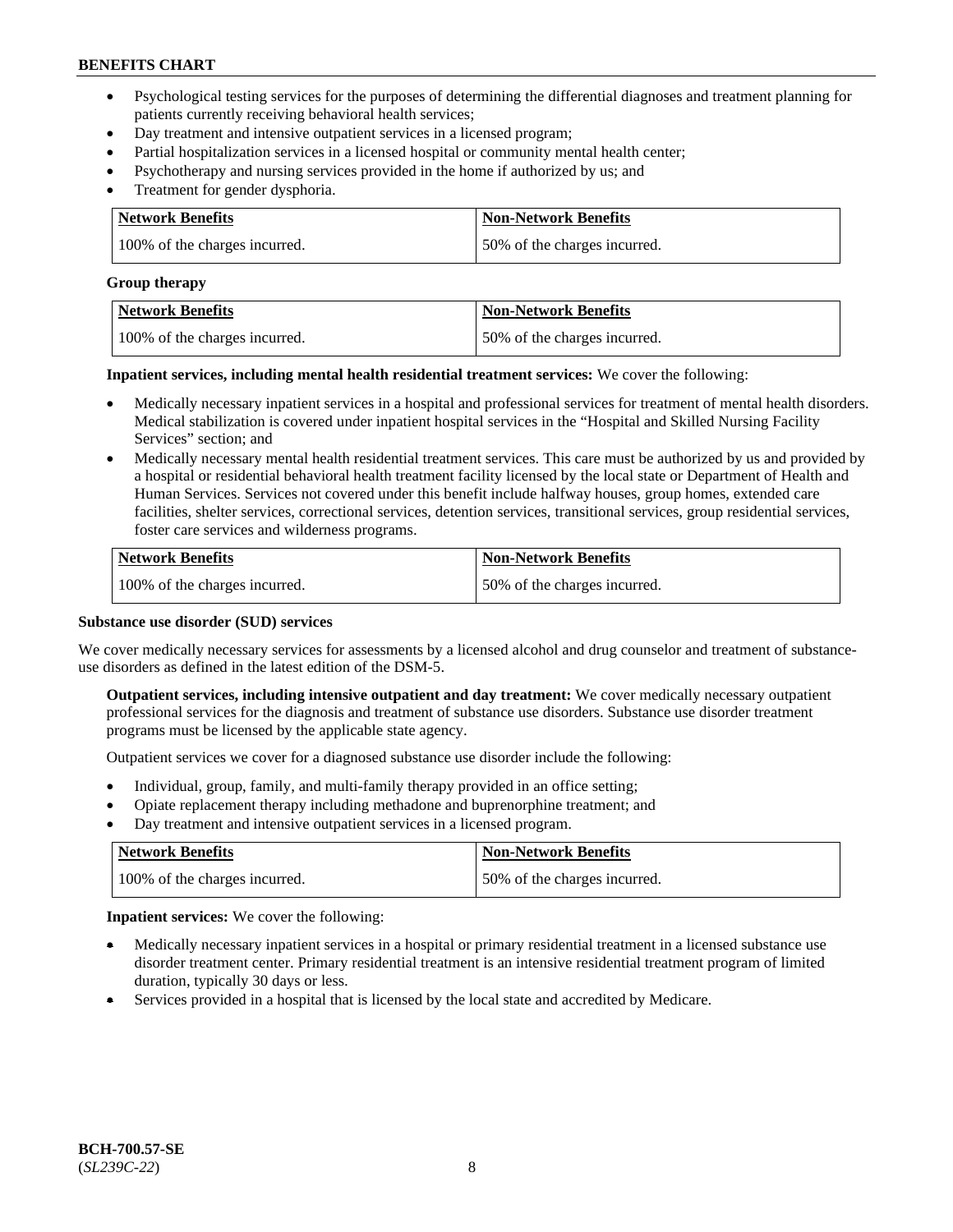• Detoxification services in a hospital or community detoxification facility if it is licensed by the local Department of Health and Human Services.

| <b>Network Benefits</b>       | <b>Non-Network Benefits</b>  |
|-------------------------------|------------------------------|
| 100% of the charges incurred. | 50% of the charges incurred. |

## **Not Covered:**

See "Services Not Covered" in the Group Membership Contract.

## **CHIROPRACTIC SERVICES**

## **Covered Services:**

We cover chiropractic services for rehabilitative care, provided to diagnose and treat acute neuromusculo-skeletal conditions.

Massage therapy which is performed in conjunction with other treatment/modalities by a chiropractor, is part of a prescribed treatment plan and is not billed separately is covered.

| <b>Network Benefits</b>       | <b>Non-Network Benefits</b>           |
|-------------------------------|---------------------------------------|
| 100% of the charges incurred. | 50% of the charges incurred.          |
|                               | Limit of 20 visits per calendar year. |

## **Not Covered:**

- Massage therapy for the purpose of comfort or convenience of the member.
- See "Services Not Covered" in the Group Membership Contract.

## **CLINICAL TRIALS**

## **Covered Services:**

We cover certain routine services if you participate in a Phase I, Phase II, Phase III or Phase IV clinical trial that is conducted in relation to the prevention, detection, or treatment of cancer or other life-threatening disease or condition as defined in the Affordable Care Act. We cover routine patient costs for services that would be eligible under this Benefits Chart if the service was provided outside of a clinical trial.

| <b>Network Benefits</b>                                | <b>Non-Network Benefits</b>                            |
|--------------------------------------------------------|--------------------------------------------------------|
| Coverage level is same as corresponding Network        | Coverage level is same as corresponding Non-Network    |
| Benefit, depending on type of service provided such as | Benefit, depending on type of service provided such as |
| Office Visits for Illness or Injury, Inpatient or      | Office Visits for Illness or Injury, Inpatient or      |
| <b>Outpatient Hospital Services.</b>                   | Outpatient Hospital Services.                          |

## **Not Covered:**

- The investigative item, device or service itself.
- Items or services that are provided solely to satisfy data collection and analysis needs and that are not used in the direct clinical management of the patient.
- A service that is clearly inconsistent with widely accepted and established standards of care for a particular diagnosis.
- See "Services Not Covered" in the Group Membership Contract.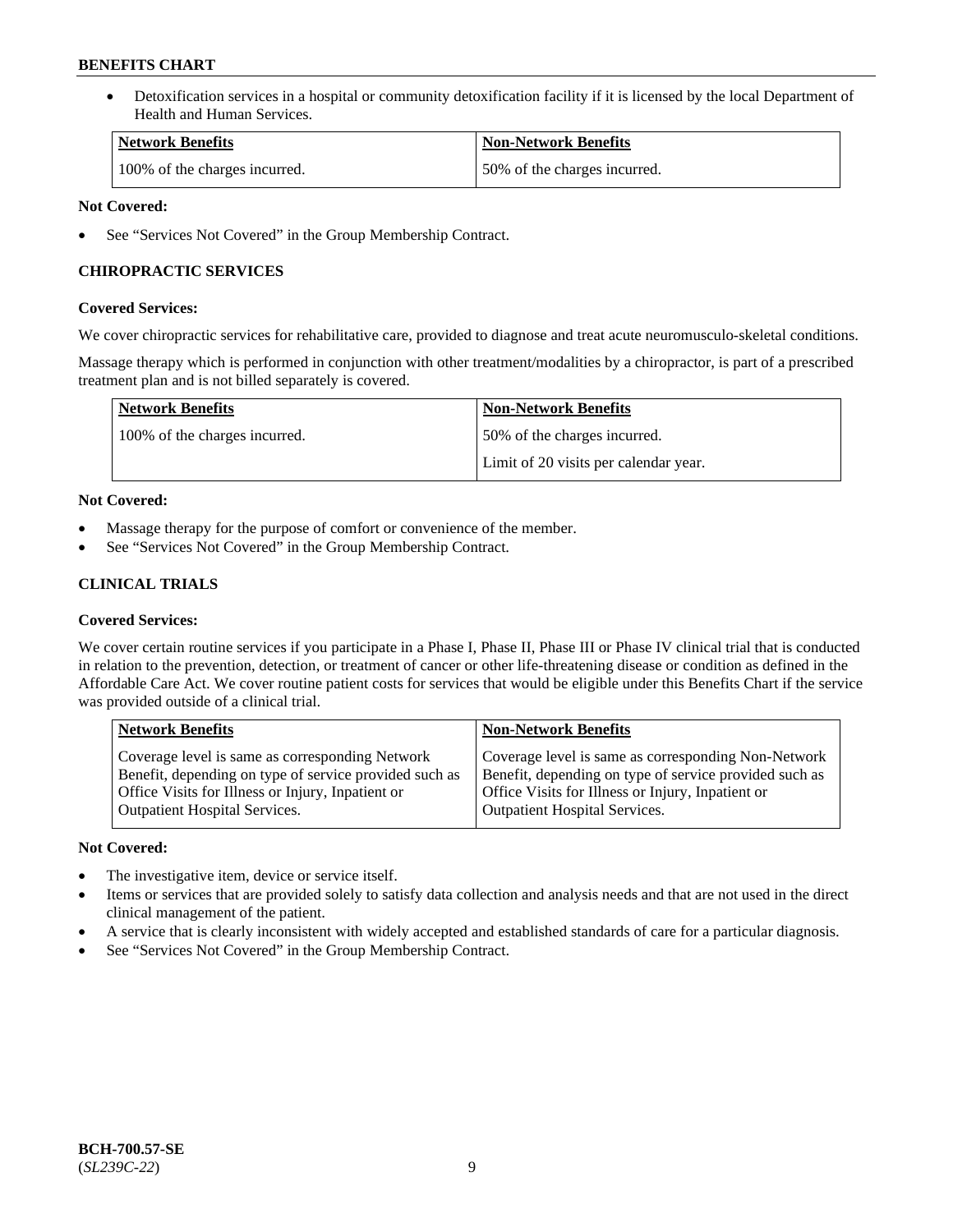## **DENTAL SERVICES**

## **Covered Services:**

We cover services as described below.

**Accidental dental services:** We cover dentally necessary services to treat and restore damage done to sound, natural, unrestored teeth as a result of an accidental injury. Coverage is for damage caused by external trauma to face and mouth only, not for cracked or broken teeth which result from biting or chewing. We cover restorations, root canals, crowns and replacement of teeth lost that are directly related to the accident in which the member was involved. We cover initial exams, xrays, and palliative treatment including extractions, and other oral surgical procedures directly related to the accident. Subsequent treatment must be initiated within the specified time-frame and must be directly related to the accident. We do not cover restoration and replacement of teeth that are not "sound and natural" at the time of the accident.

Full mouth rehabilitation to correct occlusion (bite) and malocclusion (misaligned teeth not due to the accident) are not covered.

When an implant-supported dental prosthetic treatment is pursued, the accidental dental benefit will be applied to the prosthetic procedure. Benefits are limited to the amount that would be paid toward the placement of a removable dental prosthetic appliance that could be used in the absence of implant treatment. Care must be provided or pre-authorized by a HealthPartners dentist.

| Network Benefits              | <b>Non-Network Benefits</b>  |
|-------------------------------|------------------------------|
| 100% of the charges incurred. | 50% of the charges incurred. |

For all accidental dental services, treatment and/or restoration must be initiated within six months of the date of the injury. Coverage is limited to the initial course of treatment and/or initial restoration. Services must be provided within twenty-four months of the date of injury to be covered.

## **Medical referral dental services**

**Medically necessary outpatient dental services:** We cover medically necessary outpatient dental services. Coverage is limited to dental services required for treatment of an underlying medical condition, e.g., removal of teeth to complete radiation treatment for cancer of the jaw, cysts and lesions.

| Network Benefits              | <b>Non-Network Benefits</b>  |
|-------------------------------|------------------------------|
| 100% of the charges incurred. | 50% of the charges incurred. |

**Medically necessary hospitalization and anesthesia for dental care:** We cover medically necessary hospitalization for dental care. This is limited to charges incurred by a member who: (1) is a child under age 5; (2) is severely disabled; (3) has a medical condition and requires hospitalization or general anesthesia for dental care treatment; or (4) is a child between age 5 and 12 and care in dental offices has been attempted unsuccessfully and usual methods of behavior modification have not been successful, or when extensive amounts of restorative care, exceeding four appointments, are required. Coverage is limited to facility and anesthesia charges. Oral surgeon/dentist professional fees are not covered.

| <b>Network Benefits</b>       | <b>Non-Network Benefits</b>  |
|-------------------------------|------------------------------|
| 100% of the charges incurred. | 50% of the charges incurred. |

**Medical complications of dental care:** We cover medical complications of dental care. Treatment must be medically necessary care and related to medical complications of non-covered dental care, including complications of the head, neck, or substructures.

| Network Benefits              | <b>Non-Network Benefits</b>  |
|-------------------------------|------------------------------|
| 100% of the charges incurred. | 50% of the charges incurred. |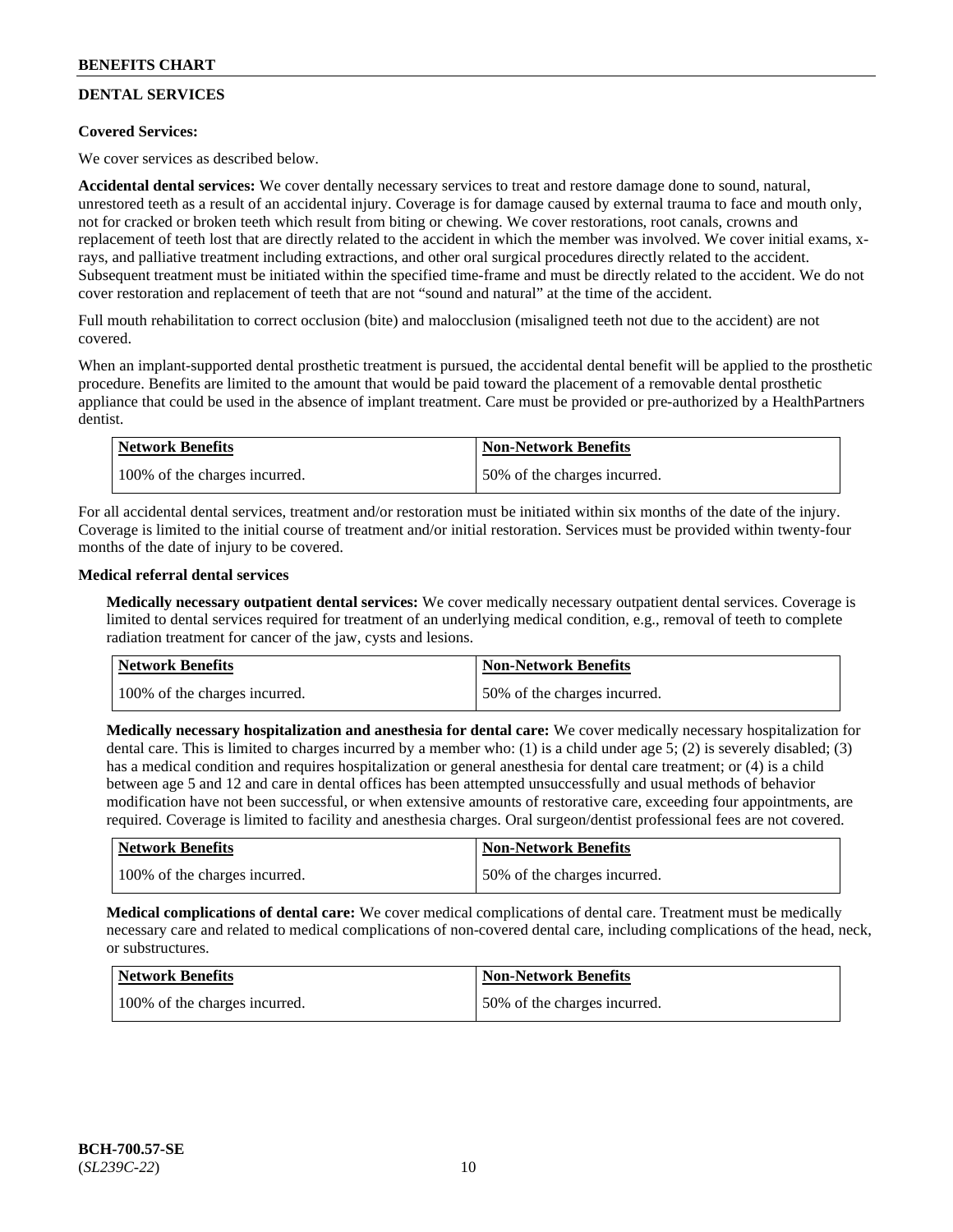**Oral surgery**: We cover oral surgery. Coverage is limited to treatment of medical conditions requiring oral surgery, such as treatment of oral neoplasm, non-dental cysts, fracture of the jaws, trauma of the mouth and jaws.

| Network Benefits              | <b>Non-Network Benefits</b>  |
|-------------------------------|------------------------------|
| 100% of the charges incurred. | 50% of the charges incurred. |

**Treatment of cleft lip and cleft palate:** We cover treatment of cleft lip and cleft palate of a dependent child to age 26, including orthodontic treatment and oral surgery directly related to the cleft. Benefits are limited to inpatient or outpatient expenses arising from medical and dental treatment that was scheduled or initiated prior to the dependent turning age 19. Dental services that are not required for the treatment of cleft lip or cleft palate are not covered. If a dependent child covered under this Contract is also covered under a dental plan which includes orthodontic services, that dental plan shall be considered primary for the necessary orthodontic services. Oral appliances are subject to the same copayment, conditions and limitations as durable medical equipment.

| <b>Network Benefits</b>       | <b>Non-Network Benefits</b>  |
|-------------------------------|------------------------------|
| 100% of the charges incurred. | 50% of the charges incurred. |

**Treatment of temporomandibular disorder (TMD) and craniomandibular disorder (CMD):** We cover surgical and nonsurgical treatment of temporomandibular disorder (TMD) and craniomandibular disorder (CMD), which is medically necessary care. Dental services which are not required to directly treat TMD or CMD are not covered.

| Network Benefits              | <b>Non-Network Benefits</b>  |
|-------------------------------|------------------------------|
| 100% of the charges incurred. | 50% of the charges incurred. |

## **Not Covered:**

- Dental treatment, procedures or services not listed in this Benefits Chart.
- Accident related dental services if treatment is (1) provided to teeth which are not sound and natural, (2) to teeth which have been restored, (3) initiated beyond six months from the date of the injury, (4) received beyond the initial treatment or restoration or (5) received beyond twenty-four months from the date of injury.
- Oral surgery to remove wisdom teeth.
- Orthognathic treatment or procedures and all related services, unless it is required to treat TMD or CMD and it meets our medical coverage criteria.
- See "Services Not Covered" in the Group Membership Contract.

## **DIABETES AND HYPERTENSION DISEASE MANAGEMENT PROGRAM**

## **Covered Services:**

If you meet criteria for coverage, you may qualify for the Diabetes and/or Hypertension Disease Management Program.

The program covers group health coaching which focuses on weight loss, exercise, behavior modification and health education through Omada Health.

| <b>Network Benefits</b>                                     | <b>Non-Network Benefits</b> |
|-------------------------------------------------------------|-----------------------------|
| 100% of the charges incurred.<br>Deductible does not apply. | Not applicable.             |

## **Not Covered:**

See "Services Not Covered" in the Group Membership Contract.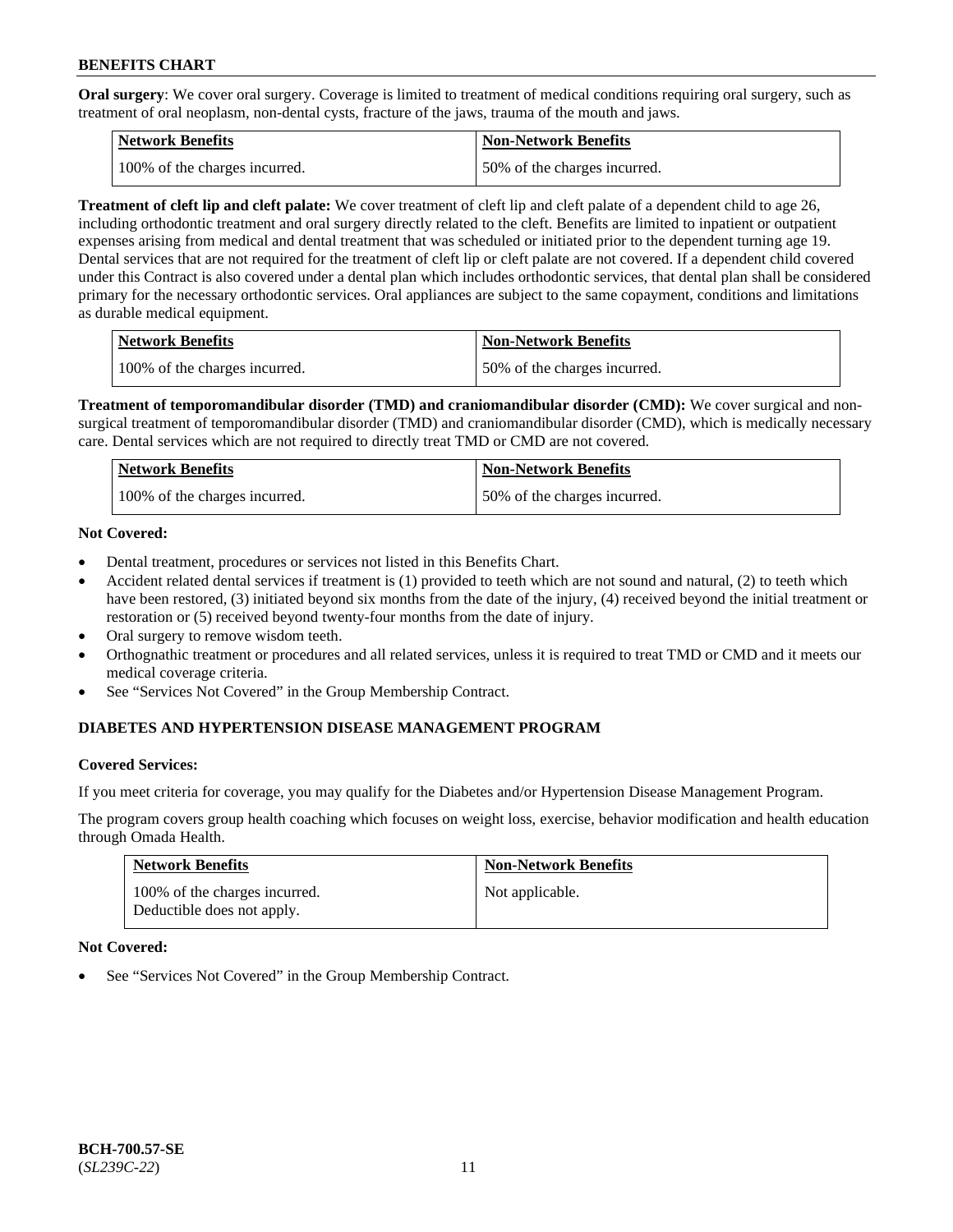## **DIABETIC EQUIPMENT AND SUPPLIES**

#### **Covered Services:**

We cover physician prescribed medically appropriate and necessary drugs and supplies used in the management and treatment of diabetes for members with gestational, Type I or Type II diabetes including durable diabetic equipment and disposable supplies, as described below.

Certain items are only covered if your condition meets our coverage criteria and obtained through an authorized vendor. For more information on what we cover and any prior authorization requirements, call Member Services or log on to your "*my*HealthPartners" account at [healthpartners.com.](http://www.healthpartners.com/)

Insulin and medications for diabetes are covered as outpatient drugs under the "Prescription Drug Services" section.

**Pumps and Pump Supplies.** These include diabetic insulin pumps, diabetic infusion pumps and infusion pump supplies such as infusion sets, tubing, connectors and syringe reservoirs.

| <b>Network Benefits</b>                                                                 | <b>Non-Network Benefits</b>  |
|-----------------------------------------------------------------------------------------|------------------------------|
| Pumps received at a pharmacy:<br>100% of the charges incurred.                          | 50% of the charges incurred. |
| Pumps received from a non-pharmacy approved<br>vendor:<br>100% of the charges incurred. |                              |

#### **All other durable equipment and diabetic supplies**

Durable Diabetic Equipment and Supplies. These include continuous glucose monitoring system (CGMS), transmitter, sensors and receivers, diabetic blood glucose monitors and control/calibrating solutions (for checking accuracy or testing equipment and test strips).

Disposable Diabetic Supplies. These are one-time use supplies, including syringes, lancets, lancet devices, blood and urine ketone test strips, and needles.

Certain diabetic supplies and equipment must be purchased at a pharmacy.

| <b>Network Benefits</b>                                                                                               | <b>Non-Network Benefits</b>  |
|-----------------------------------------------------------------------------------------------------------------------|------------------------------|
| If received through a pharmacy:<br>100% of the charges incurred.                                                      | 50% of the charges incurred. |
| If received through a non-pharmacy provider:<br>100% of the charges incurred if purchased from an<br>approved vendor. |                              |

#### **Limitations:**

- No more than a 93-day supply of diabetic supplies is covered and dispensed at a time.
- We require that certain diabetic supplies and equipment be purchased at a pharmacy.
- Diabetic supplies and equipment are limited to certain models and brands.
- Durable medical equipment and supplies must be obtained from or repaired by approved vendors.
- Covered services and supplies are based on established medical policies which are subject to periodic review and modification by the medical directors. Our coverage policy for diabetic supplies includes information on our required models and brands. These medical policies (medical coverage criteria) are available by calling Member Services or logging on to your "*my*HealthPartners" account at [healthpartners.com.](http://www.healthpartners.com/)

## **Not Covered:**

- Replacement or repair of any covered items, if the items are (i) damaged or destroyed by misuse, abuse or carelessness, (ii) lost; or (iii) stolen.
- Duplicate or similar items.
- Labor and related charges for repair of any covered items which are more than the cost of replacement by an approved vendor.

**BCH-700.57-SE** (*SL239C-22*) 12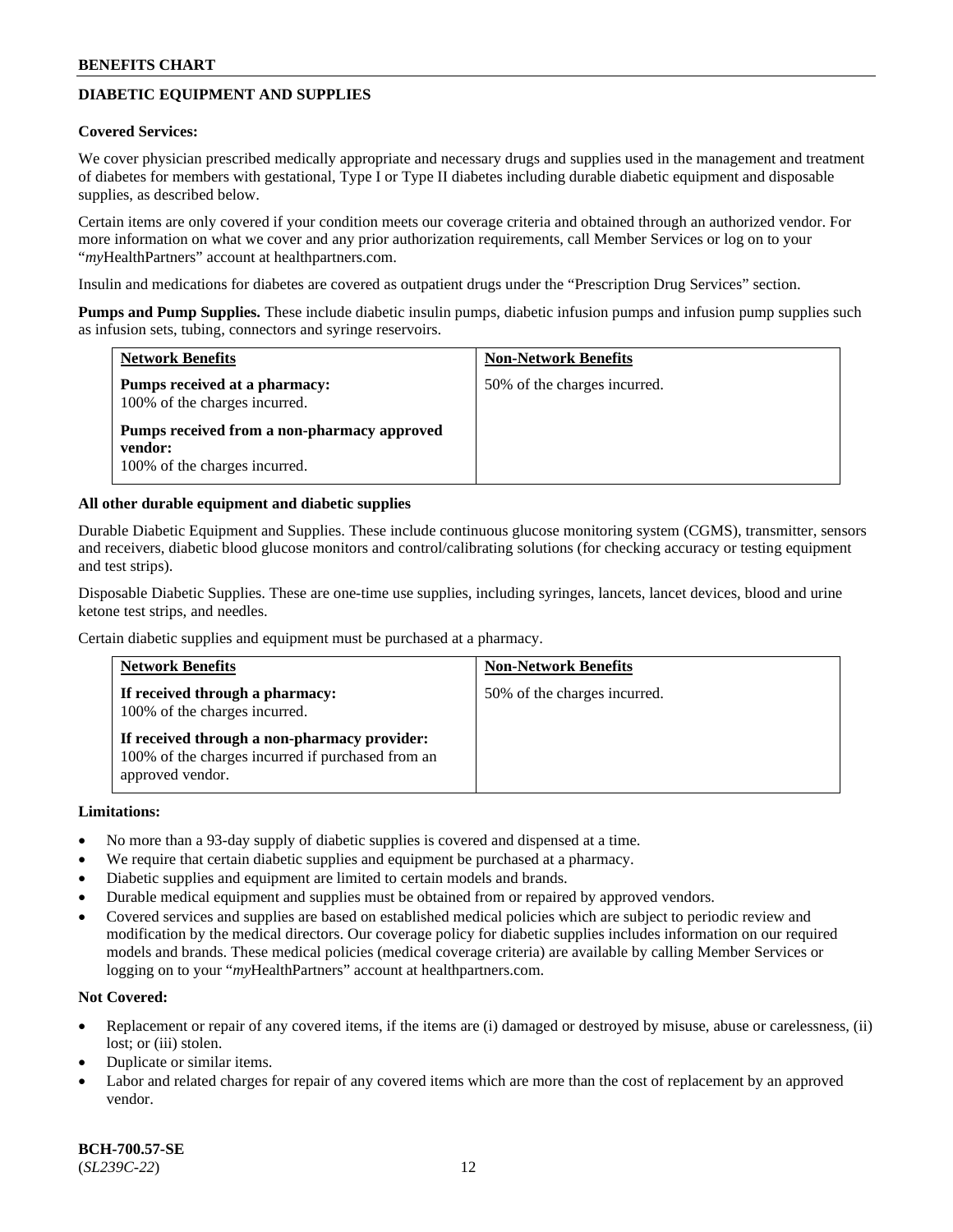- Batteries for monitors and equipment.
- Sales tax, mailing, delivery charges, service call charges.
- See "Services Not Covered" in the Group Membership Contract.

## **DIAGNOSTIC IMAGING SERVICES**

#### **Covered Services:**

We cover diagnostic imaging, when ordered by a provider and provided in a clinic or outpatient hospital facility.

For Network Benefits, non-emergent, scheduled outpatient Magnetic Resonance Imaging (MRI) and Computed Tomography (CT) must be provided at a designated facility. Your physician or facility will obtain or verify prior authorization for these services with HealthPartners, as needed.

We cover services provided in a clinic or outpatient hospital facility (to see the benefit level for inpatient hospital or skilled nursing facility services, see benefits under Inpatient Hospital and Skilled Nursing Facility Services).

#### **Outpatient magnetic resonance imaging (MRI) and computed tomography (CT)**

| Network Benefits              | <b>Non-Network Benefits</b>  |
|-------------------------------|------------------------------|
| 100% of the charges incurred. | 50% of the charges incurred. |

#### **All other outpatient diagnostic imaging services for illness or injury**

#### **Services for illness or injury**

| Network Benefits              | <b>Non-Network Benefits</b>  |
|-------------------------------|------------------------------|
| 100% of the charges incurred. | 50% of the charges incurred. |

#### **Preventive services (MRI/CT procedures are not considered preventive)**

Diagnostic imaging services associated with preventive services are covered at the benefit level shown in the "Preventive Services" section of this Benefits Chart.

#### **Not Covered:**

See "Services Not Covered" in the Group Membership Contract.

## **DURABLE MEDICAL EQUIPMENT, PROSTHETICS, ORTHOTICS, AND SUPPLIES**

#### **Covered Services:**

We cover equipment and services, as described below.

We cover durable medical equipment and services, prosthetics, orthotics and supplies, subject to the limitations below.

External hearing aids (including osseointegrated or bone anchored) for members age 18 or younger who have hearing loss that is not correctable by other covered procedures. Coverage is limited to one basic, standard hearing aid for each ear every three years. A basic hearing aid is defined as a hearing device that consists of a microphone, amplifier, volume control, battery and receiver. It does not include upgrades above and beyond the functionality of a basic hearing aid, including but not limited to hearing improvements for group settings, background noise, Bluetooth/remote control functionality, or extended warranties. Charges for upgrades above the cost of a basic, standard hearing aid are not covered.

Diabetic equipment and supplies are covered under the "Diabetic Equipment and Supplies" section.

## **Special dietary treatment for Phenylketonuria (PKU) if it meets our medical coverage criteria**

| <b>Network Benefits</b>       | Non-Network Benefits         |
|-------------------------------|------------------------------|
| 100% of the charges incurred. | 50% of the charges incurred. |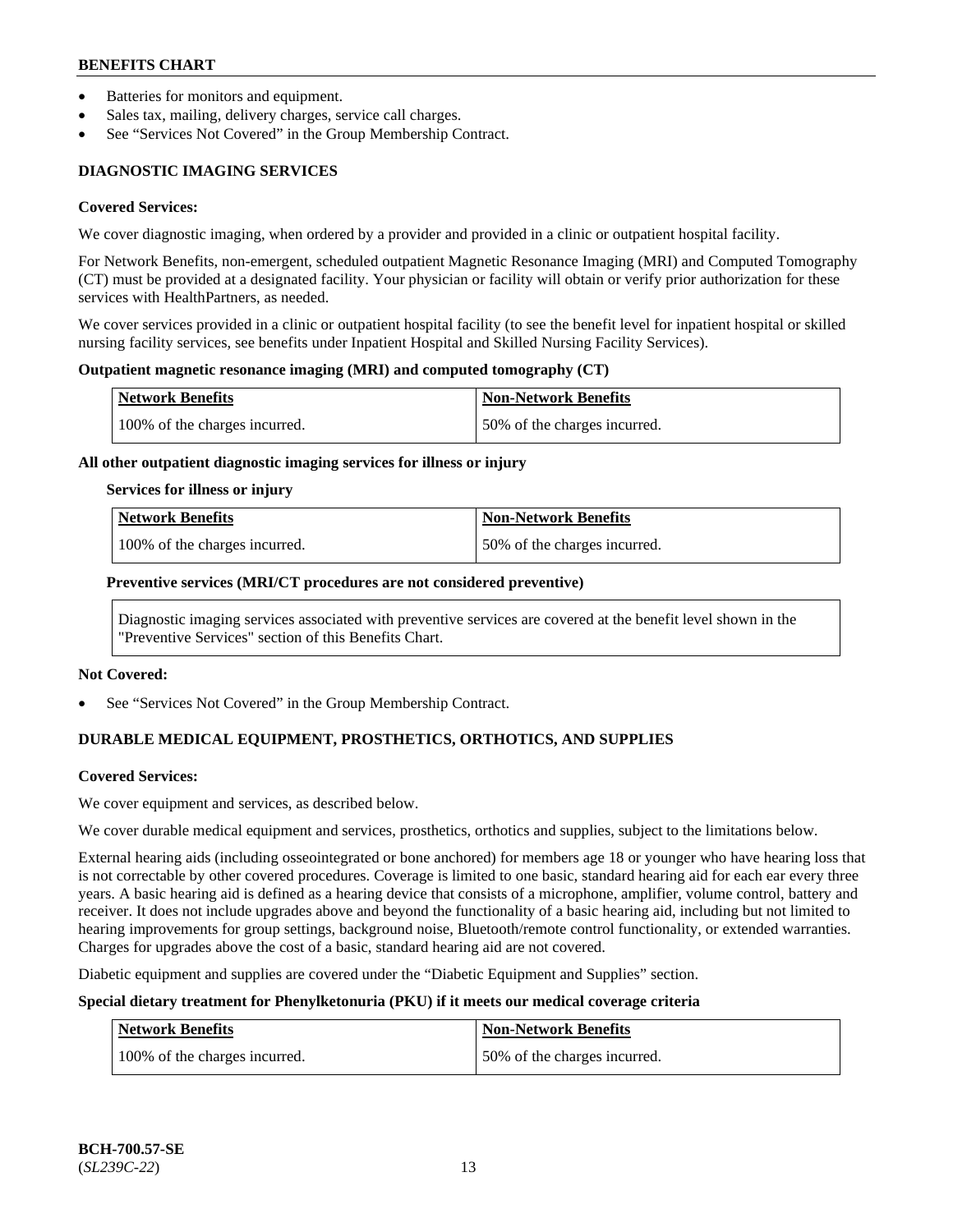#### **Oral amino acid based elemental formula if it meets our medical coverage criteria**

| Network Benefits              | <b>Non-Network Benefits</b>  |
|-------------------------------|------------------------------|
| 100% of the charges incurred. | 50% of the charges incurred. |

### **All other durable medical equipment, prosthetics, orthotics and supplies**

| <b>Network Benefits</b>       | <b>Non-Network Benefits</b>  |
|-------------------------------|------------------------------|
| 100% of the charges incurred. | 50% of the charges incurred. |

#### **Limitations:**

Coverage of durable medical equipment is limited by the following:

- Payment will not exceed the cost of an alternate piece of equipment or service that is effective and medically necessary.
- Wigs for hair loss resulting from alopecia areata are limited to one per calendar year.
- For prosthetic benefits, other than hair prostheses (i.e., wigs) for hair loss resulting from alopecia areata and oral appliances for cleft lip and cleft palate, payment will not exceed the cost of an alternate piece of equipment or service that is effective, medically necessary and enables members to conduct standard activities of daily living.
- We reserve the right to determine if an item will be approved for rental vs. purchase.
- Durable medical equipment and supplies must be obtained from or repaired by approved vendors.
- Covered services and supplies are based on established medical policies, which are subject to periodic review and modification by the medical or dental directors. Our coverage policy for diabetic supplies includes information on our required models and brands. These medical policies (medical coverage criteria) are available by calling Member Services or logging on to your "*my*HealthPartners" account a[t healthpartners.com.](https://www.healthpartners.com/hp/index.html)

#### **Not Covered:**

Items that are not eligible for coverage include, but are not limited to:

- Replacement or repair of any covered items, if the items are (i) damaged or destroyed by misuse, abuse or carelessness, (ii) lost; or (iii) stolen.
- Duplicate or similar items.
- Labor and related charges for repair of any covered items which are more than the cost of replacement by an approved vendor.
- Sales tax, mailing, delivery charges, service call charges.
- Items that are primarily educational in nature or for hygiene, vocation, comfort, convenience or recreation.
- Communication aids or devices: equipment to create, replace or augment communication abilities including, but not limited to, speech processors, receivers, communication boards, or computer or electronic assisted communication.
- Hearing aids (implantable and external, including osseointegrated or bone anchored) and their fitting, except as specifically described in this Benefits Chart. This exclusion does not apply to cochlear implants.
- Eyeglasses, contact lenses and their fitting, measurement and adjustment, except as specifically described in this Benefits Chart.
- Hair prostheses (wigs), except as specifically described in this Benefits Chart.
- Household equipment which primarily has customary uses other than medical, such as, but not limited to, exercise cycles, air purifiers, central or unit air conditioners, water purifiers, non-allergenic pillows, mattresses or waterbeds.
- Household fixtures including, but not limited to, escalators or elevators, ramps, swimming pools and saunas.
- Modifications to the structure of the home including, but not limited to, wiring, plumbing or charges for installation of equipment.
- Vehicle, car or van modifications including, but not limited to, hand brakes, hydraulic lifts and car carrier.
- Rental equipment while owned equipment is being repaired by non-contracted vendors, beyond one month rental of medically necessary equipment.
- Other equipment and supplies, including but not limited to assistive devices, that we determine are not eligible for coverage.
- See "Services Not Covered" in the Group Membership Contract.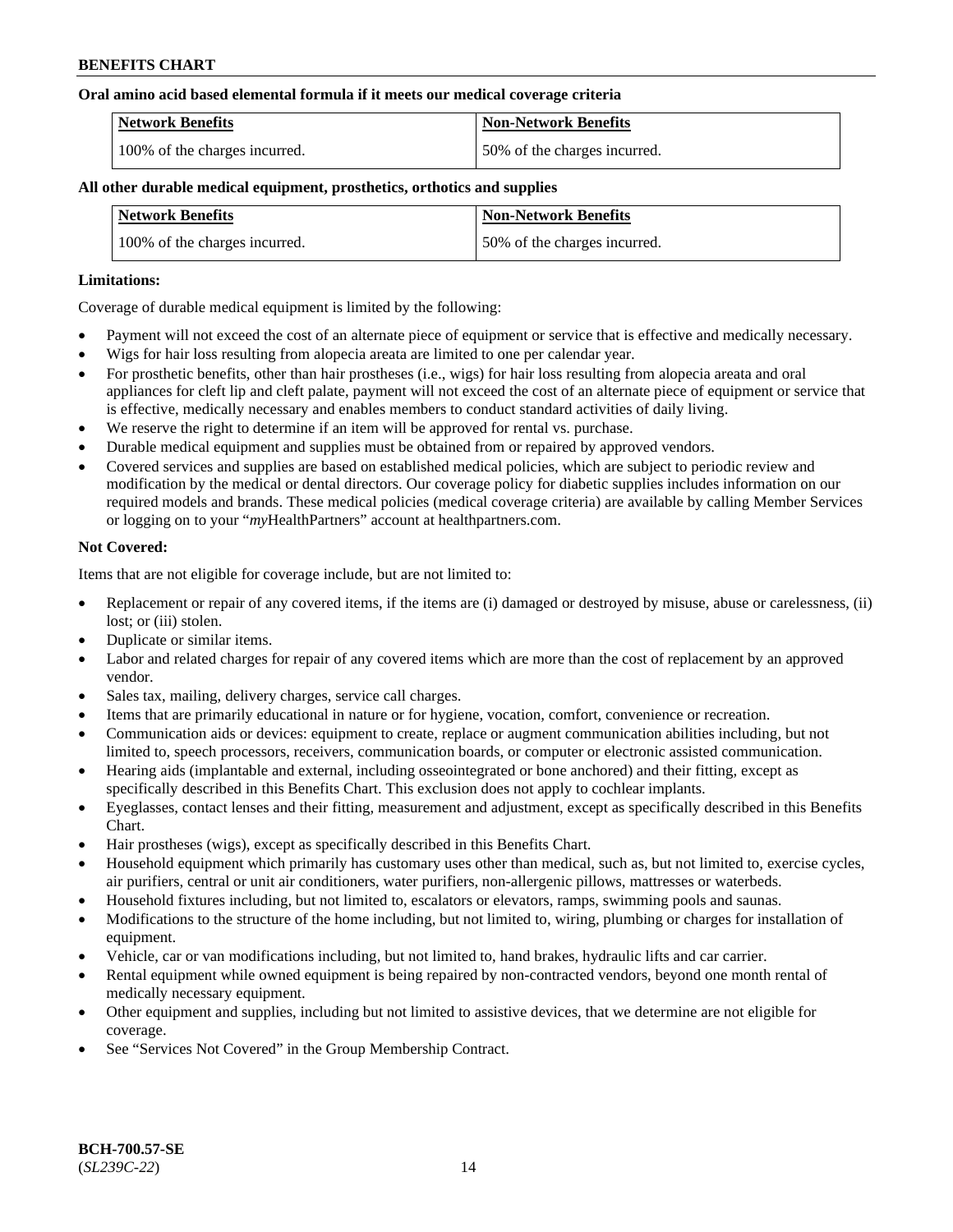## **EMERGENCY AND URGENTLY NEEDED CARE SERVICES**

#### **Covered Services:**

We cover services for emergency care and urgently needed care if the services are otherwise eligible for coverage under this Benefits Chart.

**Urgently needed care.** These are services to treat an unforeseen illness or injury, which are required in order to prevent a serious deterioration in your health, and which cannot be delayed until the next available clinic or office hours.

#### **Urgently needed care at clinics**

| Network Benefits              | <b>Non-Network Benefits</b> |
|-------------------------------|-----------------------------|
| 100% of the charges incurred. | See Network Benefits.       |

**Emergency care.** These are services to treat: (1) the sudden, unexpected onset of illness or injury which, if left untreated or unattended until the next available clinic or office hours, would result in hospitalization, or (2) a condition requiring professional health services immediately necessary to preserve life or stabilize health. Emergency care includes emergency services as defined in Division BB, Title I, Section 102 of the Consolidated Appropriations Act of 2021. Emergency care also includes an immediate response service available on a 24-hour, seven-day-a-week basis for each child, or person, having a psychiatric crisis, a mental health crisis, or a mental health emergency.

When reviewing claims for coverage of emergency services, our medical director will take into consideration a reasonable layperson's belief that the circumstances required immediate medical care that could not wait until the next working day or next available clinic appointment. Emergency care also includes an immediate response service available on a 24-hour, sevenday-a-week basis for each child, or person, having a psychiatric crisis, a mental health crisis, or a mental health emergency.

### **Emergency care in a hospital emergency room, including professional services of a physician**

| <b>Network Benefits</b>       | <b>Non-Network Benefits</b> |
|-------------------------------|-----------------------------|
| 100% of the charges incurred. | See Network Benefits.       |

#### **Inpatient emergency care in a hospital**

| <b>Network Benefits</b>       | <b>Non-Network Benefits</b> |
|-------------------------------|-----------------------------|
| 100% of the charges incurred. | See Network Benefits.       |

## **Not Covered:**

See "Services Not Covered" in the Group Membership Contract.

## **GENE THERAPY**

## **Covered Services:**

We cover gene therapy treatment that meets our current medical coverage criteria.

| <b>Network Benefits</b>                                                                                                                                                                                 | <b>Non-Network Benefits</b> |
|---------------------------------------------------------------------------------------------------------------------------------------------------------------------------------------------------------|-----------------------------|
| Coverage level is same as corresponding Network<br>Benefit, depending on type of service provided, such as<br>Office Visits for Illness or Injury, Inpatient or<br><b>Outpatient Hospital Services.</b> | No Coverage.                |

#### **Limitations:**

- Gene therapy must be provided by a designated provider.
- Specific types of gene therapy are limited to therapies and conditions specified in our medical coverage criteria.

## **Not Covered:**

See "Services Not Covered" in the Group Membership Contract.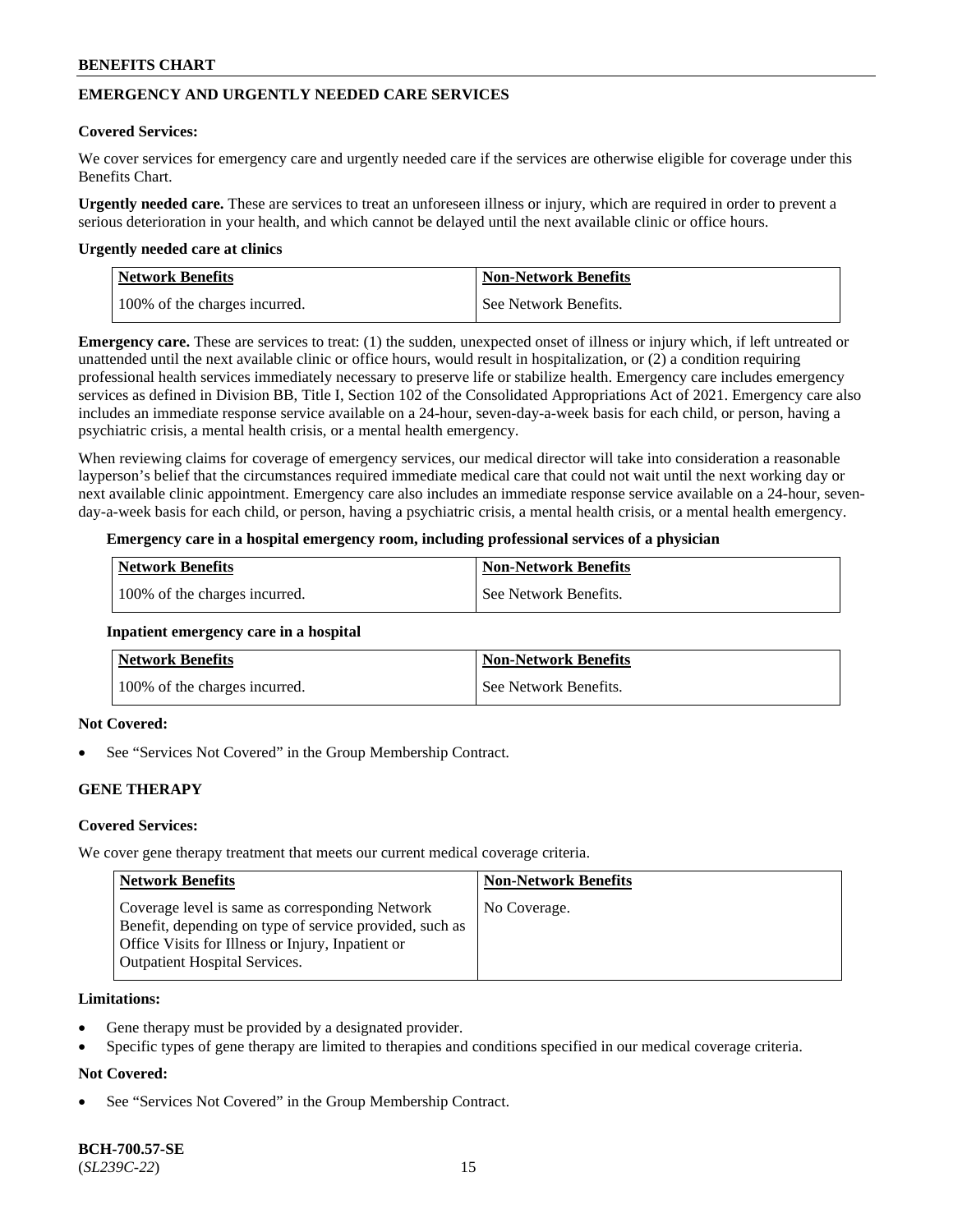## **HEALTH EDUCATION**

## **Covered Services:**

We cover education for preventive services and education for the management of chronic health problems (such as diabetes).

| <b>Network Benefits</b>                                     | <b>Non-Network Benefits</b>  |
|-------------------------------------------------------------|------------------------------|
| 100% of the charges incurred.<br>Deductible does not apply. | 50% of the charges incurred. |

## **Not Covered:**

See "Services Not Covered" in the Group Membership Contract.

## **HOME-BASED COMPREHENSIVE HEALTH RISK ASSESSMENT**

## **Covered Services:**

If you meet our criteria for coverage, you may qualify for our home-based comprehensive health risk assessment program. The program covers a health assessment with a designated nurse practitioner.

| Network Benefits                                            | <b>Non-Network Benefits</b> |
|-------------------------------------------------------------|-----------------------------|
| 100% of the charges incurred.<br>Deductible does not apply. | No Coverage.                |

## **Not Covered:**

See "Services Not Covered" in the Group Membership Contract.

## **HOME HEALTH SERVICES**

## **Covered Services:**

We cover skilled nursing services, physical therapy, occupational therapy, speech therapy, respiratory therapy and other therapeutic services, non-routine prenatal and postnatal services, routine postnatal well child visits (as described in the Medical Coverage Criteria), phototherapy services for newborns, home health aide services and other eligible home health services when provided in your home, if you are homebound (i.e., unable to leave home without considerable effort due to a medical condition. Lack of transportation does not constitute homebound status). For phototherapy services for newborns and high risk pre-natal services, supplies and equipment are included.

We cover total parenteral nutrition/intravenous ("TPN/IV") therapy, equipment, supplies and drugs in connection with IV therapy. IV line care kits are covered under Durable Medical Equipment.

You do not need to be homebound to receive total parenteral nutrition/intravenous ("TPN/IV") therapy.

We cover palliative care benefits. Palliative care includes symptom management, education and establishing goals of care. We waive the requirement that you be homebound for a limited number of home visits for palliative care (as shown in the Benefits Chart), if you have a life-threatening, non-curable condition which has a prognosis of survival of two years or less. Additional palliative care visits are eligible under the home health services benefit if you are homebound and meet all other requirements defined in this section.

Home health services are eligible and covered only when:

- medically necessary; and
- provided as rehabilitative care, terminal care or maternity care; and
- ordered by a physician, and included in the written home care plan.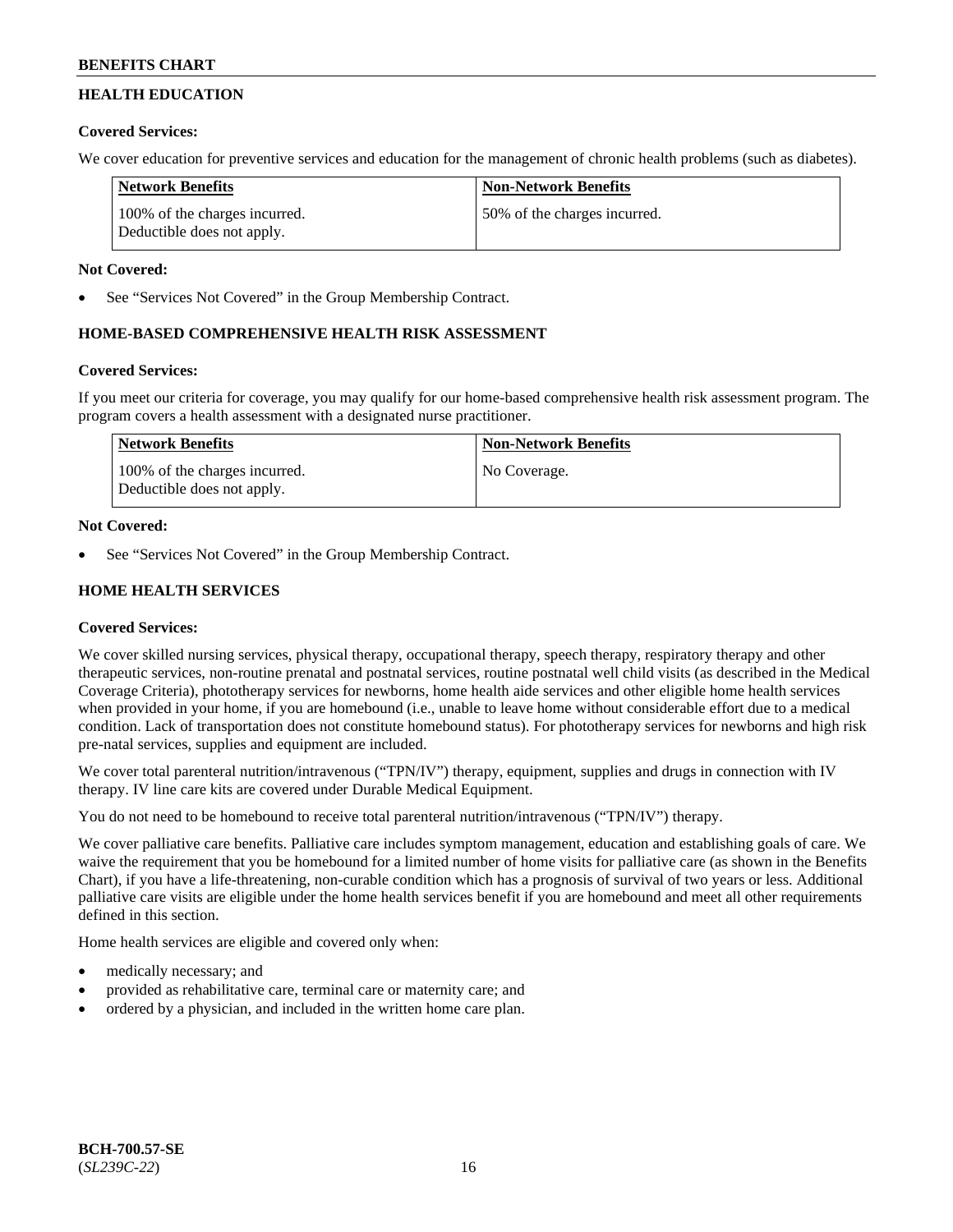**Physical therapy, occupational therapy, speech therapy, respiratory therapy, home health aide services and palliative care**

| <b>Network Benefits</b>       | <b>Non-Network Benefits</b>  |
|-------------------------------|------------------------------|
| 100% of the charges incurred. | 50% of the charges incurred. |

#### **TPN/IV therapy, skilled nursing services, non-routine prenatal/postnatal services, and phototherapy**

| Network Benefits              | <b>Non-Network Benefits</b>  |
|-------------------------------|------------------------------|
| 100% of the charges incurred. | 50% of the charges incurred. |

Each 24-hour visit (or shifts of up to 24-hour visits) equals one visit and counts toward the Maximum visits for all other services shown below. Any visit that lasts less than 24 hours, regardless of the length of the visit, will count as one visit toward the Maximum visits for all other services shown below. All visits must be medically necessary and benefit eligible.

#### **Routine postnatal well child visits**

| <b>Network Benefits</b>                                     | <b>Non-Network Benefits</b>  |
|-------------------------------------------------------------|------------------------------|
| 100% of the charges incurred.<br>Deductible does not apply. | 50% of the charges incurred. |

#### **Maximum visits for palliative care**

If you are eligible to receive palliative care in the home and you are not homebound, there is a maximum of 12 visits per calendar year.

#### **Maximum visits for all other services**

| <b>Network Benefits</b>       | <b>Non-Network Benefits</b>  |
|-------------------------------|------------------------------|
| 120 visits per calendar year. | 60 visits per calendar year. |

Each visit provided under the Network Benefits and Non-Network Benefits counts toward the maximums shown under all Maximum visits sections. The routine postnatal well child visit does not count toward the visit limit.

## **Limitations:**

- Home health services are not provided as a substitute for a primary caregiver in the home or as relief (respite) for a primary caregiver in the home. We will not reimburse family members or residents in your home for the above services.
- A service shall not be considered a skilled nursing service merely because it is performed by, or under the direct supervision of, a licensed nurse. Where a service (such as tracheotomy suctioning or ventilator monitoring) or like services, can be safely and effectively performed by a non-medical person (or self-administered), without the direct supervision of a licensed nurse, the service shall not be regarded as a skilled nursing service, whether or not a skilled nurse actually provides the service. The unavailability of a competent person to provide a non-skilled service shall not make it a skilled service when a skilled nurse provides it. Only the skilled nursing component of so-called "blended" services (i.e. services which include skilled and non-skilled components) are covered under this Benefits Chart.

#### **Not Covered:**

- Financial or legal counseling services.
- Housekeeping or meal services in your home.
- Private duty nursing services. This exclusion does not apply if covered person is also covered under Medical Assistance under 256B.0625, subdivision 7, with the exception of section 256B.0654 subdivision 4.
- Services provided by a family member or enrollee, or a resident in the enrollee's home.
- Vocational rehabilitation and recreational or educational therapy. Recreation therapy is therapy provided solely for the purpose of recreation, including but not limited to: (a) requests for physical therapy or occupational therapy to improve athletic ability, and (b) braces or guards to prevent sports injuries.
- See "Services Not Covered" in the Group Membership Contract.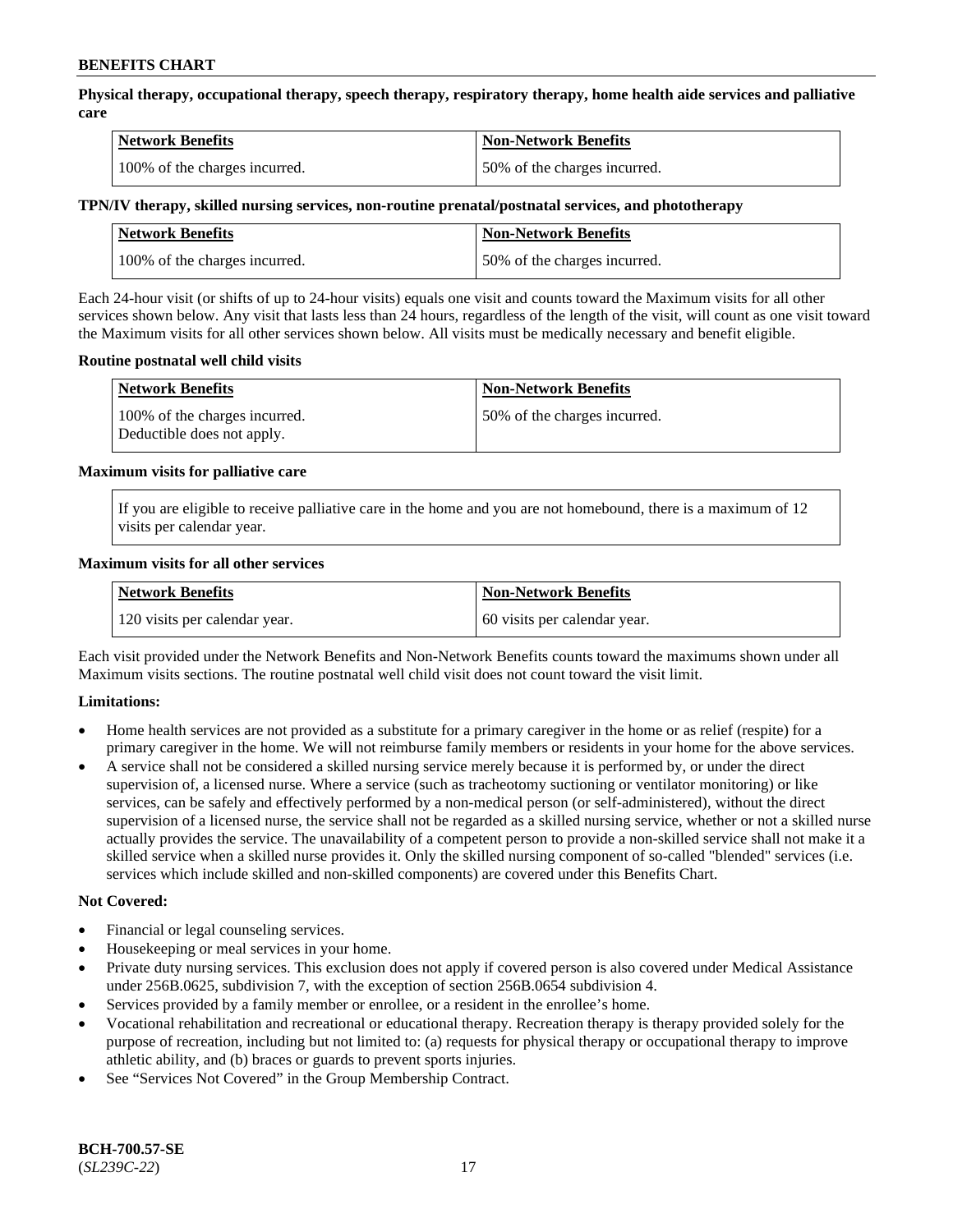## **HOME HOSPICE SERVICES**

#### **Applicable Definitions:**

**Part-time.** This is up to two hours of service per day, more than two hours is considered continuous care.

**Continuous Care.** This is from two to twelve hours of service per day provided by a registered nurse, licensed practical nurse, or home health aide, during a period of crisis in order to maintain a terminally ill patient at home.

**Appropriate Facility.** This is a nursing home, hospice residence, or other inpatient facility.

**Custodial Care Related to Hospice Services.** This means providing assistance in the activities of daily living and the care needed by a terminally ill patient which can be provided by primary caregiver (i.e., family member or friend) who is responsible for the patient's home care.

## **Covered Services:**

**Home Hospice Program.** We cover the services described below if you are terminally ill and accepted as a home hospice program participant. You must meet the eligibility requirements of the program, and elect to receive services through the home hospice program. The services will be provided in your home, with inpatient care available when medically necessary as described below. If you elect to receive hospice services, you do so in lieu of curative treatment for your terminal illness for the period you are enrolled in the home hospice program.

**Eligibility:** In order to be eligible to be enrolled in the home hospice program, you must: (1) be a terminally ill patient (prognosis of six months or less); (2) have chosen a palliative treatment focus (i.e., emphasizing comfort and supportive services rather than treatment attempting to cure the disease or condition); and (3) continue to meet the terminally ill prognosis as reviewed by our medical director or his or her designee over the course of care. You may withdraw from the home hospice program at any time.

**Eligible Services:** Hospice services include the following services provided in accordance with an approved hospice treatment plan.

- Home Health Services:
	- o Part-time care provided in your home by an interdisciplinary hospice team (which may include a physician, nurse, social worker, and spiritual counselor) and medically necessary home health services are covered.
	- o One or more periods of continuous care in your home or in a setting which provides day care for pain or symptom management, when medically necessary, will be covered.
- Inpatient Services: We cover medically necessary inpatient services.
- Other Services:
	- o Respite care is covered for care in your home or in an appropriate facility, to give your primary caregivers (i.e., family members or friends) rest and/or relief when necessary in order to maintain a terminally ill patient at home.
	- o Medically necessary medications for pain and symptom management.
	- o Semi-electric hospital beds and other durable medical equipment are covered.
	- o Emergency and non-emergency care is covered.

| <b>Network Benefits</b>       | <b>Non-Network Benefits</b>  |
|-------------------------------|------------------------------|
| 100% of the charges incurred. | 50% of the charges incurred. |

Respite care is limited to 5 days per episode, and respite care and continuous care combined are limited to 30 days.

## **Not Covered:**

- Financial or legal counseling services.
- Housekeeping or meal services in your home.
- Custodial or maintenance care related to hospice services, whether provided in the home or in a nursing home.
- Any service not specifically described as covered services under this home hospice services benefits.
- Any services provided by members of your family or residents in your home.
- See "Services Not Covered" in the Group Membership Contract.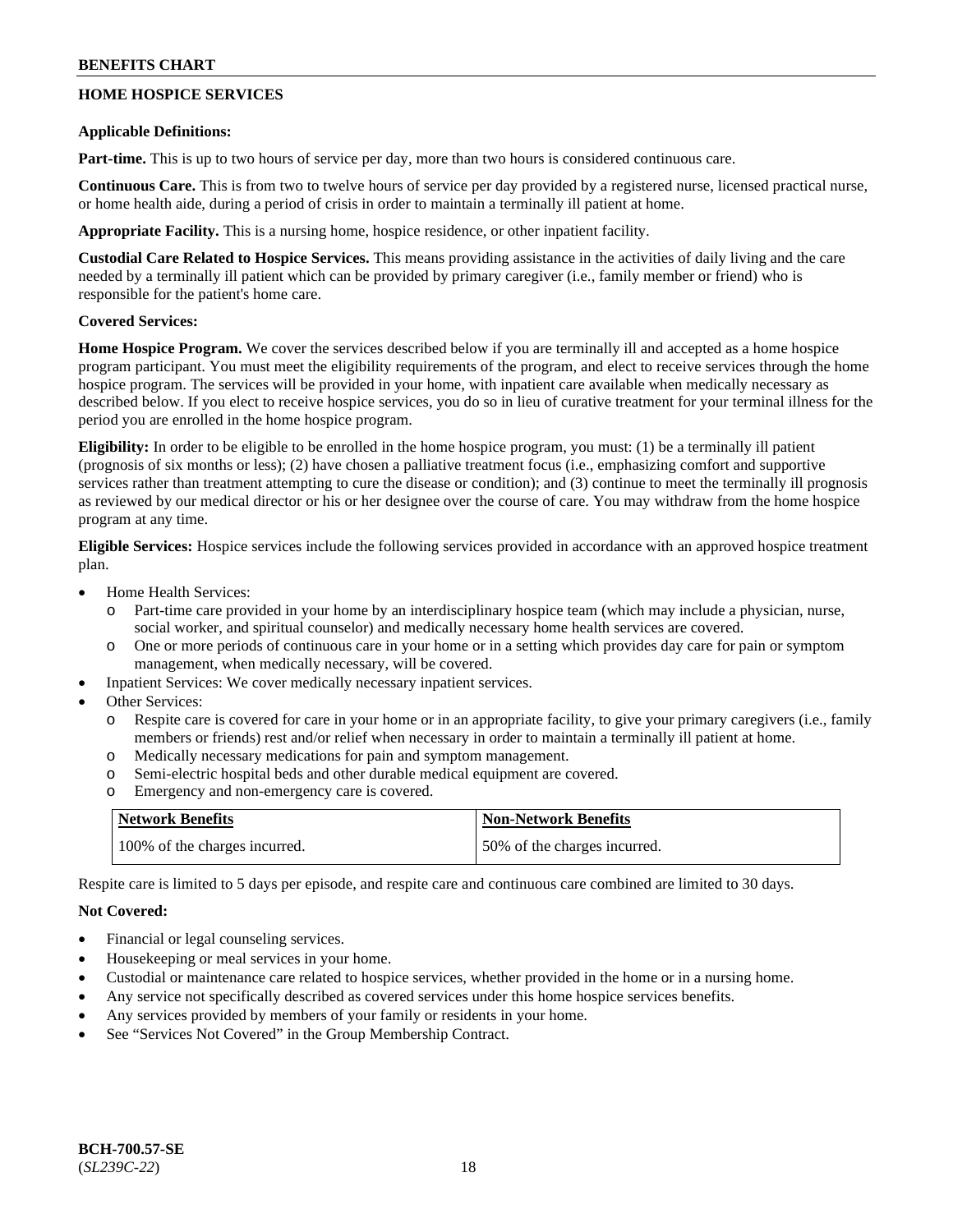## **HOSPITAL AND SKILLED NURSING FACILITY SERVICES**

## **Covered Services:**

We cover services as described below.

## **Medical or surgical hospital services**

**Inpatient hospital services:** We cover the following medical or surgical services, for the treatment of acute illness or injury, which require the level of care only provided in an acute care facility. These services must be authorized by a physician.

Inpatient hospital services include: room and board; the use of operating or maternity delivery rooms; intensive care facilities; newborn nursery facilities; general nursing care, anesthesia, laboratory and diagnostic imaging services, radiation therapy, physical therapy, prescription drugs or other medications administered during treatment, blood and blood products (unless replaced), and blood derivatives, and other diagnostic or treatment related hospital services; physician and other professional medical and surgical services provided while in the hospital, including gender confirmation surgery that meets medical coverage criteria.

We cover up to 120 hours of services provided by a private duty nurse or personal care assistant who has provided home care services to a ventilator-dependent patient, solely for the purpose of assuring adequate training of the hospital staff to communicate with that patient.

Services for items for personal convenience, such as television rental, are not covered.

We cover, following a vaginal delivery, a minimum of 48 hours of inpatient care for the mother and newborn child. We cover, following a caesarean section delivery, a minimum of 96 hours of inpatient care for the mother and newborn child. If the duration of inpatient care is less than these minimums, we also cover a minimum of one home visit by a registered nurse for post-delivery care, within four days of discharge of the mother and newborn child. Services provided by the registered nurse include, but are not limited to, parent education, assistance and training in breast and bottle feeding, and conducting any necessary and appropriate clinical tests. We shall not provide any compensation or other non-medical remuneration to encourage a mother and newborn to leave inpatient care before the duration minimums specified.

Group health plans and health insurance issuers generally may not, under Federal law, restrict benefits for any hospital length of stay in connection with childbirth for the mother of newborn child to less than 48 hours following a vaginal delivery, or less than 96 hours following a caesarean section. However, Federal law generally does not prohibit the mother's or newborn's attending provider, after consulting with the mother, from discharging the mother or her newborn earlier than 48 hours (or 96 hours as applicable). In any case plans and issuers may not, under Federal law, require that a provider obtain authorization from the plan or the insurance issuer for prescribing a length of stay not in excess of 48 hours (or 96 hours).

| <b>Network Benefits</b>       | <b>Non-Network Benefits</b>  |
|-------------------------------|------------------------------|
| 100% of the charges incurred. | 50% of the charges incurred. |

Each member's admission or confinement, including that of a newborn child, is separate and distinct from the admission or confinement of any other member.

**Outpatient hospital, ambulatory care or surgical facility services:** We cover the following medical and surgical services, for diagnosis or treatment of illness or injury on an outpatient basis. These services must be authorized by a physician.

Outpatient services include: use of operating rooms, maternity delivery rooms or other outpatient departments, rooms or facilities; and the following outpatient services: general nursing care, anesthesia, laboratory and diagnostic imaging services, radiation therapy, physical therapy, drugs administered during treatment, blood and blood products (unless replaced), and blood derivatives, and other diagnostic or treatment related outpatient services; physician and other professional medical and surgical services provided while an outpatient, including gender confirmation surgery that meets medical coverage criteria.

For Network Benefits, non-emergent, scheduled outpatient Magnetic Resonance Imaging (MRI) and Computed Tomography (CT) must be provided at a designated facility. Your physician and facility will obtain or verify authorization for these services with HealthPartners, as needed.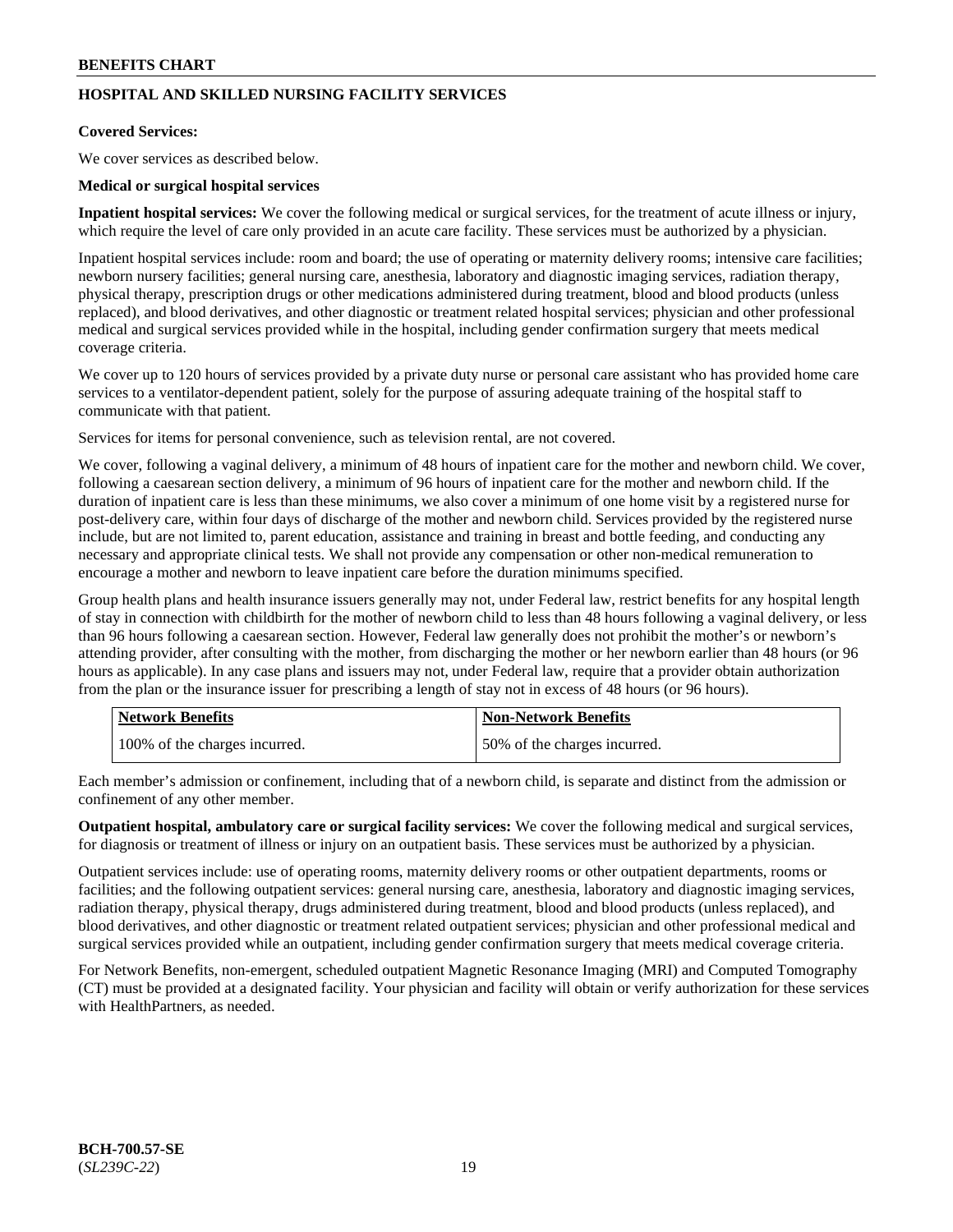To see the benefit level for diagnostic imaging services, laboratory services and physical therapy, see benefits under Diagnostic Imaging Services, Laboratory Services and Physical Therapy in this Benefits Chart.

| <b>Network Benefits</b>       | Non-Network Benefits         |
|-------------------------------|------------------------------|
| 100% of the charges incurred. | 50% of the charges incurred. |

### **Skilled nursing facility care**

We cover room and board, daily skilled nursing and related ancillary services for post-acute treatment and rehabilitative care of illness or injury that meets medical coverage criteria.

| Network Benefits                              | <b>Non-Network Benefits</b>                   |
|-----------------------------------------------|-----------------------------------------------|
| 100% of the charges incurred.                 | 150% of the charges incurred.                 |
| Limited to 120 day maximum per calendar year. | Limited to 120 day maximum per calendar year. |

Each day of services provided under the Network Benefits and Non-Network Benefits combined, counts toward the maximums shown above.

#### **Not Covered:**

- Services for items for personal convenience, such as television rental.
- See "Services Not Covered" in the Group Membership Contract.

## **INFERTILITY DIAGNOSIS**

#### **Covered Services:**

We cover the diagnosis of infertility. These services include diagnostic procedures and tests provided in connection with an infertility evaluation, office visits and consultations to diagnose infertility.

| <b>Network Benefits</b>       | <b>Non-Network Benefits</b> |
|-------------------------------|-----------------------------|
| 100% of the charges incurred. | See Network Benefits.       |

Coverage is limited to office visits and consultations to diagnose infertility. Treatment is not covered.

## **Not Covered:**

- Infertility/fertility treatment, including but not limited to, office visits, laboratory services and diagnostic imaging services and fertility drugs; reversal of sterilization; and sperm, ova or embryo acquisition, retrieval or storage; however, we do cover office visits and consultations to diagnose infertility.
- Services related to the establishment of surrogate pregnancy and fees for a surrogate. However, pregnancy and maternity services are covered for a member under this Benefits Chart, including a surrogate pregnancy.
- See "Services Not Covered" in the Group Membership Contract.

## **LABORATORY SERVICES**

#### **Covered Services:**

We cover laboratory tests when ordered by a provider and provided in a clinic or outpatient hospital facility.

To see the benefit level for inpatient hospital or skilled nursing facility services, see benefits under Inpatient Hospital and Skilled Nursing Facility Services in this Benefits Chart.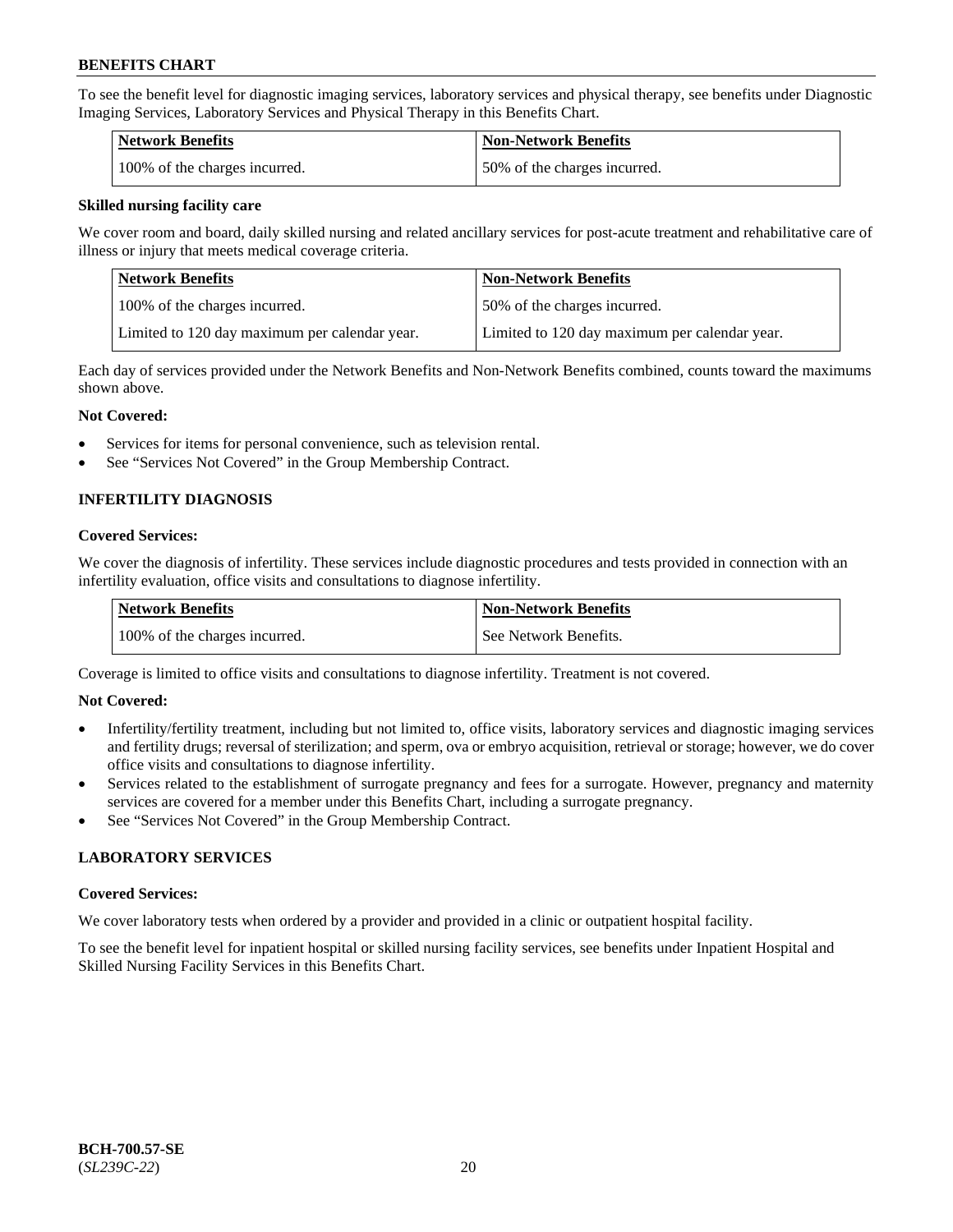**Prostate-specific antigen (PSA) testing.** We cover prostate cancer screening for men 40 years of age or over who are symptomatic or in a high-risk category and for all men 50 years of age or older.

| <b>Network Benefits</b>       | <b>Non-Network Benefits</b>  |
|-------------------------------|------------------------------|
| 100% of the charges incurred. | 50% of the charges incurred. |

#### **All other laboratory services**

#### **Services for illness or injury**

| Network Benefits              | <b>Non-Network Benefits</b>  |
|-------------------------------|------------------------------|
| 100% of the charges incurred. | 50% of the charges incurred. |

#### **Preventive services**

Laboratory services associated with preventive services are covered at the benefit level shown in the "Preventive Services" section of this Benefits Chart.

#### **Not Covered:**

• See "Services Not Covered" in the Group Membership Contract.

## **LYME DISEASE SERVICES**

#### **Covered Services:**

We cover services for the treatment of Lyme disease.

| <b>Network Benefits</b>                                | <b>Non-Network Benefits</b>                                  |
|--------------------------------------------------------|--------------------------------------------------------------|
| Coverage level is same as corresponding Network        | Coverage level is same as corresponding Non-Network          |
| Benefit, depending on type of service provided such as | Benefit, depending on type of service provided, such as      |
| Office Visits for Illness or Injury, Inpatient or      | Office Visits for Illness or Injury, Inpatient or Outpatient |
| <b>Outpatient Hospital Services.</b>                   | Hospital Services.                                           |

## **Not Covered:**

• See "Services Not Covered" in the Group Membership Contract.

## **MASTECTOMY RECONSTRUCTION BENEFIT**

#### **Covered Services:**

We cover reconstruction of the breast on which the mastectomy has been performed; surgery and reconstruction of the other breast to produce symmetrical appearance, and prostheses and physical complications of all stages of mastectomy, including lymphedemas.

| <b>Network Benefits</b>                                 | <b>Non-Network Benefits</b>                             |
|---------------------------------------------------------|---------------------------------------------------------|
| Coverage level is same as corresponding Network         | Coverage level is same as corresponding Non-Network     |
| Benefit, depending on type of service provided, such as | Benefit, depending on type of service provided, such as |
| Office Visits for Illness or Injury, Inpatient or       | Office Visits for Illness or Injury, Inpatient or       |
| <b>Outpatient Hospital Services.</b>                    | Outpatient Hospital Services.                           |

### **Not Covered:**

• See "Services Not Covered" in the Group Membership Contract.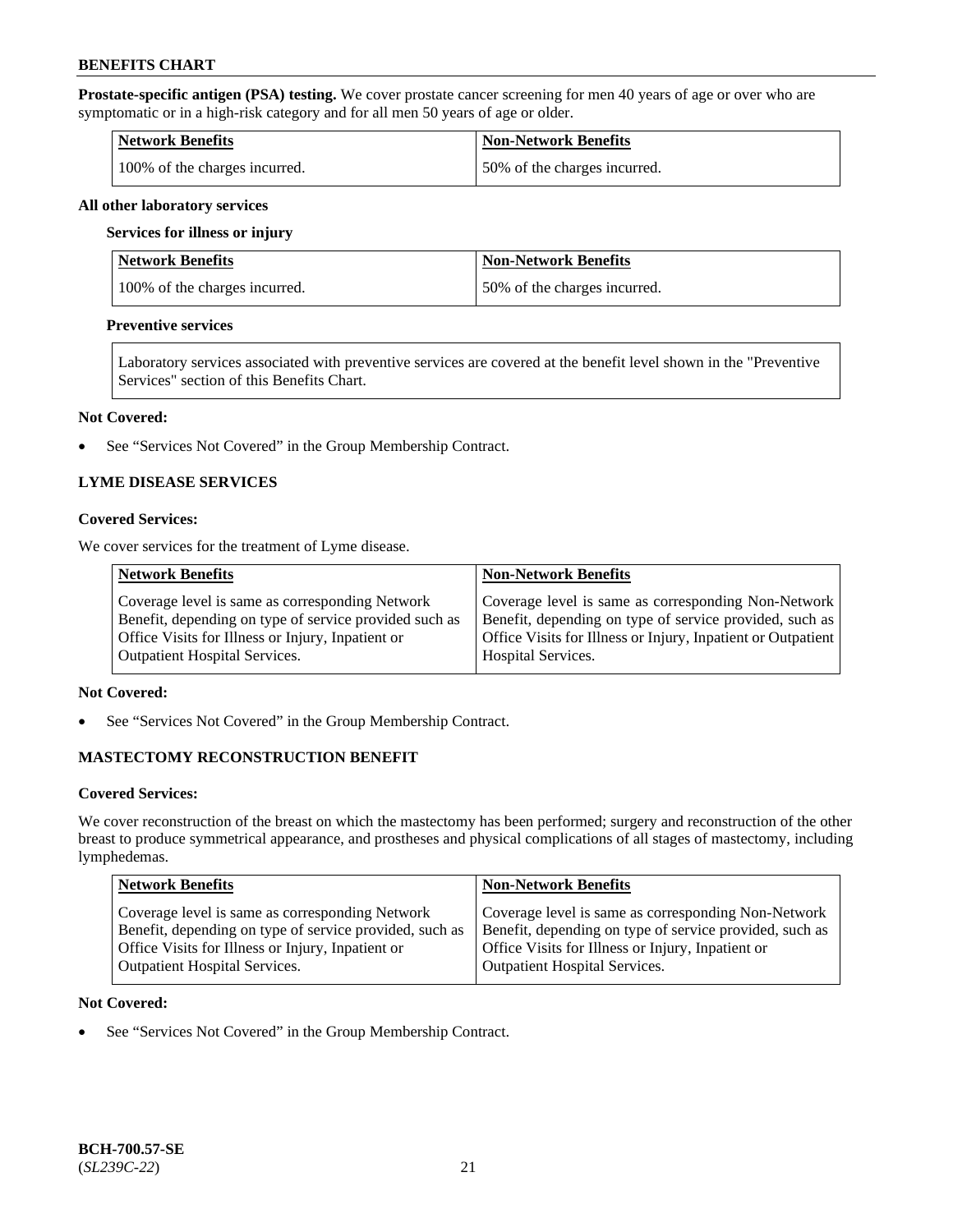## **MEDICATION THERAPY DISEASE MANAGEMENT PROGRAM**

#### **Covered Services:**

If you meet our criteria for coverage, you may qualify for our Medication Therapy Disease Management Program.

The program covers consultations with a designated pharmacist.

Covered services are based on established medical policies, which are subject to periodic review and modification by the medical directors. These medical policies (medical coverage criteria) are available online at [healthpartners.com](https://www.healthpartners.com/hp/index.html) or by calling Member Services.

| Network Benefits                                            | <b>Non-Network Benefits</b> |
|-------------------------------------------------------------|-----------------------------|
| 100% of the charges incurred.<br>Deductible does not apply. | No Coverage.                |

#### **Not Covered:**

See "Services Not Covered" in the Group Membership Contract.

## **OFFICE VISITS FOR ILLNESS OR INJURY**

#### **Covered Services:**

We cover the following when medically necessary: professional medical and surgical services and related supplies, including biofeedback, of physicians and other health care providers; blood and blood products (unless replaced) and blood derivatives.

We cover diagnosis and treatment of illness or injury to the eyes. Where contact or eyeglass lenses are prescribed as medically necessary for the post-operative treatment of cataracts or for the treatment of aphakia, acute or chronic corneal pathology, or keratoconous, we cover the initial evaluation, lenses and fitting. Members must pay for lens replacement beyond the initial pair.

We also provide coverage for the initial physical evaluation of a child if it is ordered by a Minnesota juvenile court.

Services received via video, e-visit or telephone are covered under the "Telehealth/Telemedicine Services" section.

#### **Office Visits**

| Network Benefits              | <b>Non-Network Benefits</b>  |
|-------------------------------|------------------------------|
| 100% of the charges incurred. | 50% of the charges incurred. |

## **Convenience clinics**

| <b>Network Benefits</b>       | <b>Non-Network Benefits</b>  |
|-------------------------------|------------------------------|
| 100% of the charges incurred. | 50% of the charges incurred. |

#### **Injections administered in a physician's office, other than immunizations**

## **Allergy injections**

| <b>Network Benefits</b>       | Non-Network Benefits         |
|-------------------------------|------------------------------|
| 100% of the charges incurred. | 50% of the charges incurred. |

#### **All other injections**

| Network Benefits              | <b>Non-Network Benefits</b>  |
|-------------------------------|------------------------------|
| 100% of the charges incurred. | 50% of the charges incurred. |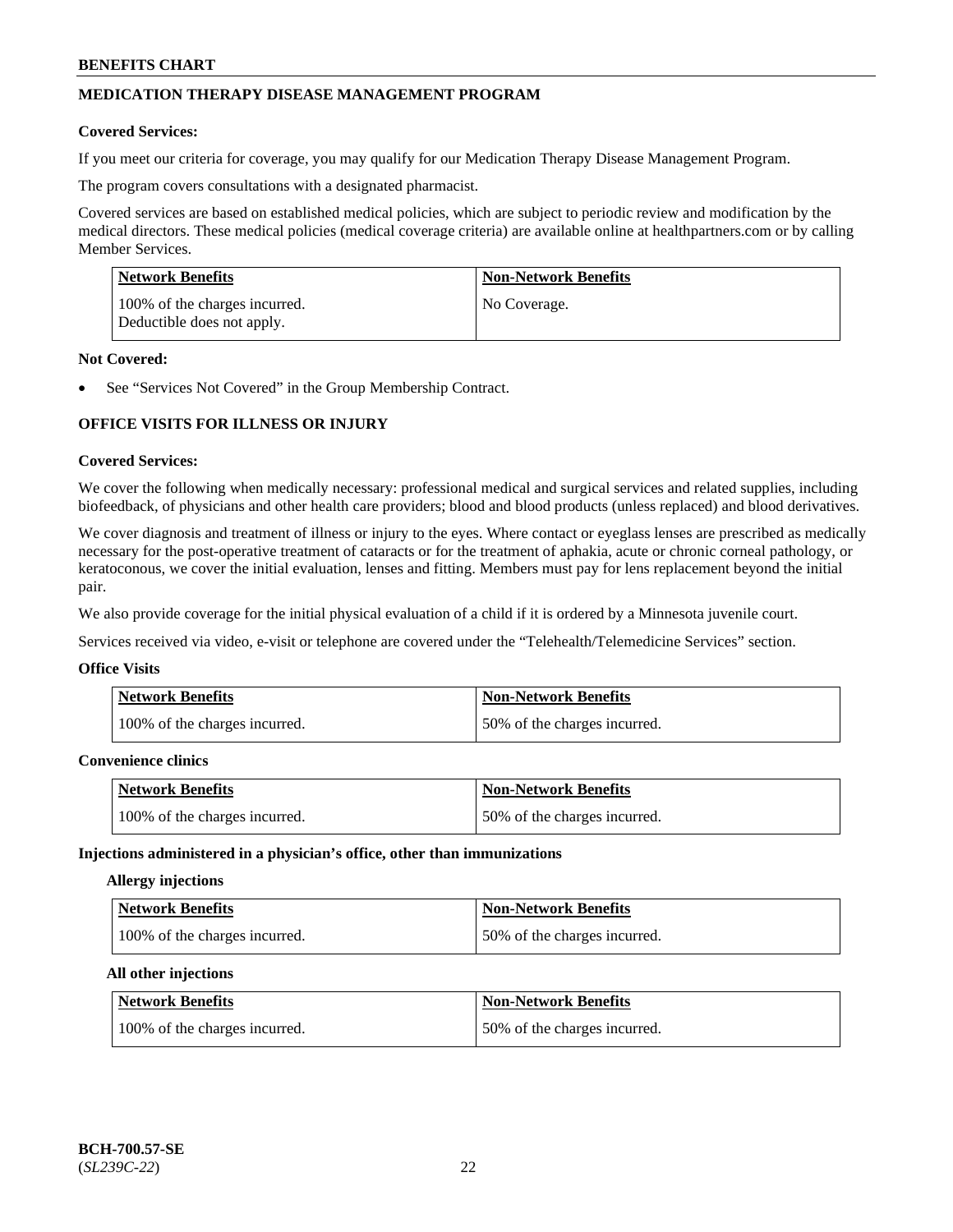## **Not Covered:**

- Court ordered treatment, except as described in this Benefits Chart under "Mental Health Services" and "Office Visits for Illness or Injury" or as otherwise required by law.
- See "Services Not Covered" in the Group Membership Contract.

### **PEDIATRIC AUTOIMMUNE NEUROPSYCHIATRIC DISORDERS ASSOCIATED WITH STREPTOCOCCAL INFECTIONS (PANDAS) AND PEDIATRIC ACUTE-ONSET NEUROPSYCHIATRIC SYNDROME (PANS) TREATMENT**

#### **Definitions:**

**Pediatric acute-onset neuropsychiatric syndrome.** This means a class of acute-onset obsessive compulsive or tic disorders or other behavioral changes presenting in children and adolescents that are not otherwise explained by another known neurologic or medical disorder.

**Pediatric autoimmune neuropsychiatric disorders associated with streptococcal infections.** This means a condition in which a streptococcal infection in a child or adolescent causes the abrupt onset of clinically significant obsessions, compulsions, tics, or other neuropsychiatric symptoms or behavioral changes, or a relapsing and remitting course of symptom severity.

## **Covered Services:**

We cover treatment for pediatric autoimmune neuropsychiatric disorders associated with streptococcal infections (PANDAS) and for treatment for pediatric acute-onset neuropsychiatric syndrome (PANS). Treatments that must be covered under this section must be recommended by the member's licensed health care professional and include but are not limited to antibiotics, medication and behavioral therapies to manage neuropsychiatric symptoms, plasma exchange, and immunoglobulin.

| <b>Network Benefits</b>                                 | <b>Non-Network Benefits</b>                             |
|---------------------------------------------------------|---------------------------------------------------------|
| Coverage level is same as corresponding Network         | Coverage level is same as corresponding Non-Network     |
| Benefit, depending on type of service provided, such as | Benefit, depending on type of service provided, such as |
| Office Visits for Illness or Injury, Inpatient or       | Office Visits for Illness or Injury, Inpatient or       |
| <b>Outpatient Hospital Services.</b>                    | <b>Outpatient Hospital Services.</b>                    |

## **Not Covered:**

See "Services Not Covered" in the Group Membership Contract.

## **PEDIATRIC EYEWEAR**

#### **Covered Services:**

We cover pediatric eyewear for children.

Routine eye exams are covered under the "Preventive Services" section.

| <b>Network Benefits</b>       | <b>Non-Network Benefits</b> |
|-------------------------------|-----------------------------|
| 100% of the charges incurred. | No Coverage.                |

#### **Limitations:**

- Coverage under this provision will continue until the end of the month in which the child turns age 19.
- Limited to one of the following per calendar year:
	- o one pair of eyeglasses including one set of prescription lenses, frames from our designated eyewear collection, and antiscratch coating; or
		- o one pair of non-disposable contact lenses; or
	- o a one-year supply of disposable contact lenses
- Contact lens fittings are limited to two per calendar year.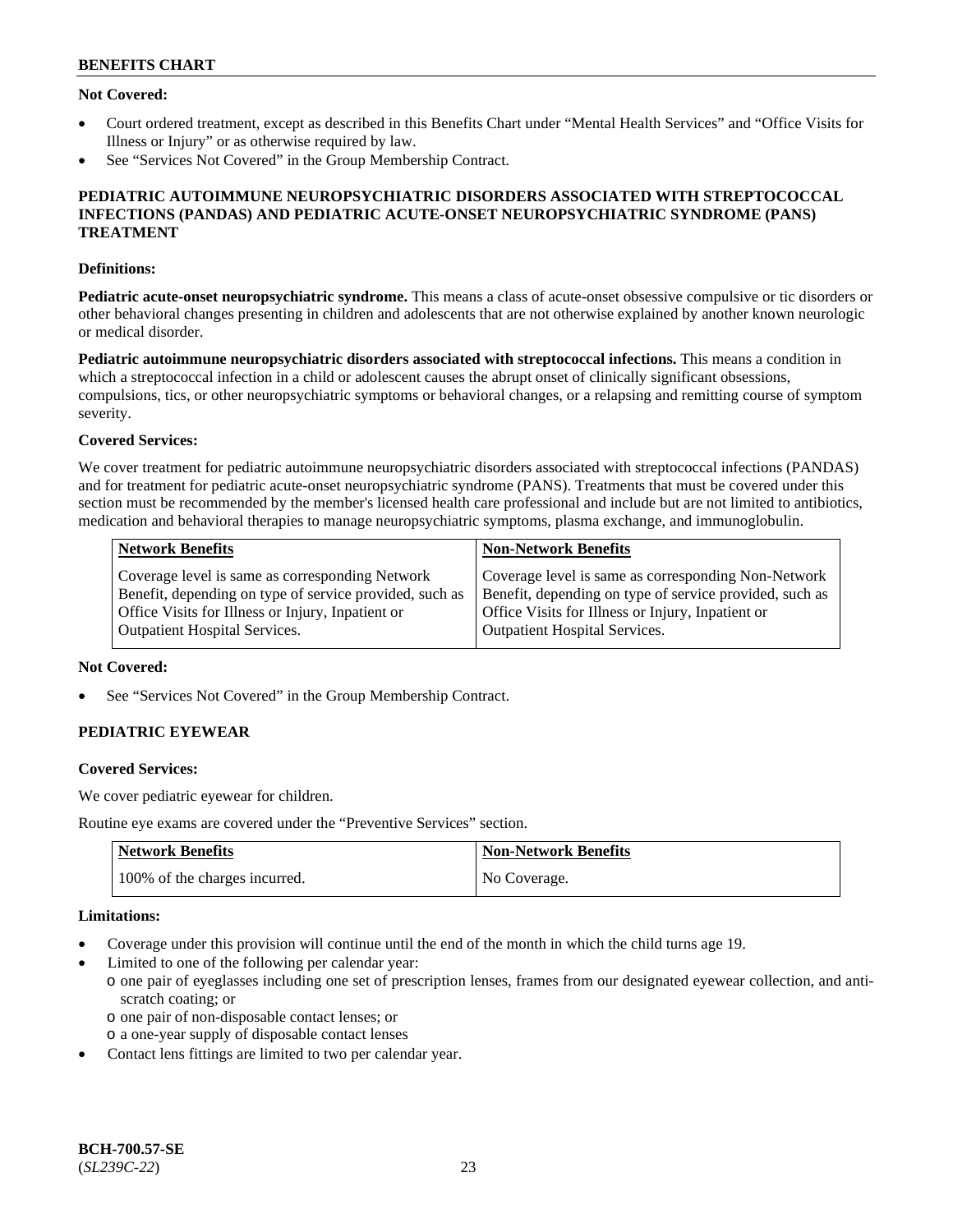## **Not Covered:**

- Frames that are not included in our designated eyewear collection. However, one pair of lenses will be covered if a member chooses frames outside the designated eyewear collection.
- More than one pair of lenses or frames or non-disposable contacts per calendar year, regardless of the reason. This includes replacement of eyeglasses or contact lenses due to loss, breakage, theft, or change in prescription.
- Safety glasses or goggles for sports or vocational reasons.
- Upgrades including, but not limited to, UV protection and no-line multifocal lenses.
- See "Services Not Covered" in the Group Membership Contract.

## **PHYSICAL THERAPY, OCCUPATIONAL THERAPY AND SPEECH THERAPY**

## **Covered Services:**

We cover the following physical therapy, occupational therapy and speech therapy services:

- rehabilitative care to correct the effects of illness or injury;
- habilitative care rendered for congenital, developmental or medical conditions which have significantly limited the successful initiation of normal speech and normal motor development.

Massage therapy which is performed in conjunction with other treatment/modalities by a physical occupational therapist, is part of a prescribed treatment plan and is not billed separately is covered.

We cover services provided in a clinic. We also cover physical therapy provided in an outpatient hospital facility. To see the benefit level for inpatient hospital or skilled nursing facility services, see benefits under Inpatient Hospital and Skilled Nursing Facility Services.

### **Rehabilitative care**

| <b>Network Benefits</b>       | <b>Non-Network Benefits</b>                                                               |
|-------------------------------|-------------------------------------------------------------------------------------------|
| 100% of the charges incurred. | 50% of the charges incurred.                                                              |
|                               | Physical and Occupational Therapy combined are<br>limited to 20 visits per calendar year. |
|                               | Speech Therapy is limited to 20 visits per calendar year.                                 |

## **Habilitative care**

| <b>Network Benefits</b>       | <b>Non-Network Benefits</b>                                                                       |
|-------------------------------|---------------------------------------------------------------------------------------------------|
| 100% of the charges incurred. | 50% of the charges incurred.                                                                      |
|                               | Physical, Occupational and Speech Therapy combined<br>are limited to 20 visits per calendar year. |

## **Not Covered:**

- Massage therapy for the purpose of comfort or convenience of the member.
- See "Services Not Covered" in the Group Membership Contract.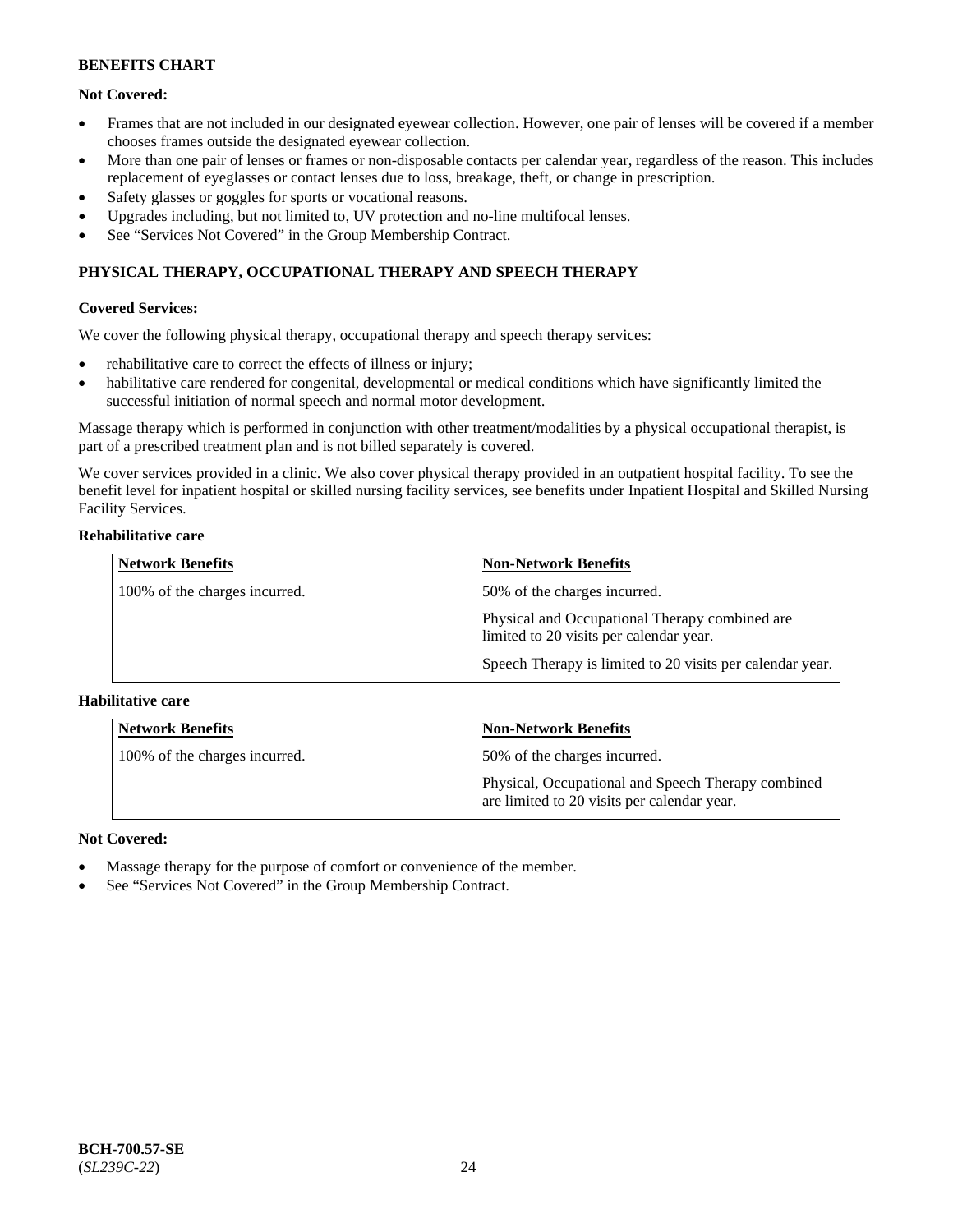## **PORT WINE STAIN REMOVAL SERVICES**

#### **Covered Services:**

We cover port wine stain removal services.

| <b>Network Benefits</b>                                | <b>Non-Network Benefits</b>                                  |
|--------------------------------------------------------|--------------------------------------------------------------|
| Coverage level is same as corresponding Network        | Coverage level is same as corresponding Non-Network          |
| Benefit, depending on type of service provided such as | Benefit, depending on type of service provided, such as      |
| Office Visits for Illness or Injury, Inpatient or      | Office Visits for Illness or Injury, Inpatient or Outpatient |
| <b>Outpatient Hospital Services.</b>                   | Hospital Services.                                           |

#### **Not Covered:**

See "Services Not Covered" in the Group Membership Contract.

## **PRE-DIABETES DISEASE MANAGEMENT PROGRAM**

#### **Covered Services:**

If you meet our criteria for coverage, you may qualify for the Pre-diabetes Disease Management Program through Omada Health. The program covers group health coaching which focuses on weight loss, exercise, behavior modification and health education at select locations determined by the plan.

| <b>Network Benefits</b>                                     | <b>Non-Network Benefits</b> |
|-------------------------------------------------------------|-----------------------------|
| 100% of the charges incurred.<br>Deductible does not apply. | Not applicable.             |

#### **Not Covered:**

See "Services Not Covered" in the Group Membership Contract.

## **PRESCRIPTION DRUG SERVICES**

## **Covered Services:**

We cover prescription drugs and medications that can be self-administered or are administered in a physician's office. We cover off-label use of formulary drugs to treat cancer if the drug is recognized for the treatment of cancer in any authoritative compendia used by the Medicare program.

We cover orally administered anticancer drugs at the applicable benefit level under outpatient drugs below. We are in compliance with Minnesota Statute 62A.3075 because we do not cover orally administered anticancer drugs under our specialty drug benefit.

We will refill a prescription for eye drops covered under this Benefits Chart if the member requests a refill and original prescription specified that additional quantities would be needed, providing the refill request does not exceed the quantities needed, and the following conditions are met:

- If the member requests a 30-day refill supply, the request must be made between 21 and 30 days of the later of (a) the original date that the prescription was distributed to the member or (b) the date that the most recent refill was distributed to the member; or
- If the member requests a 90-day refill supply, the request must be made between 75 and 90 days of the later of (a) the original date that the prescription was distributed to the member or (b) the date that the most recent refill was distributed to the member.

A licensed pharmacist may prescribe and dispense self-administered hormonal contraceptives, nicotine replacement medications, and opiate antagonists for the treatment of an acute opiate overdose in accordance with section 151.37, subdivision 14, 15, or 16, under the same terms of coverage that would apply had the prescription drug been prescribed by a licensed physician, physician assistant, or advanced practice nurse practitioner. If the plan excludes coverage for selfadministered hormonal contraceptives, they will not be covered under this provision.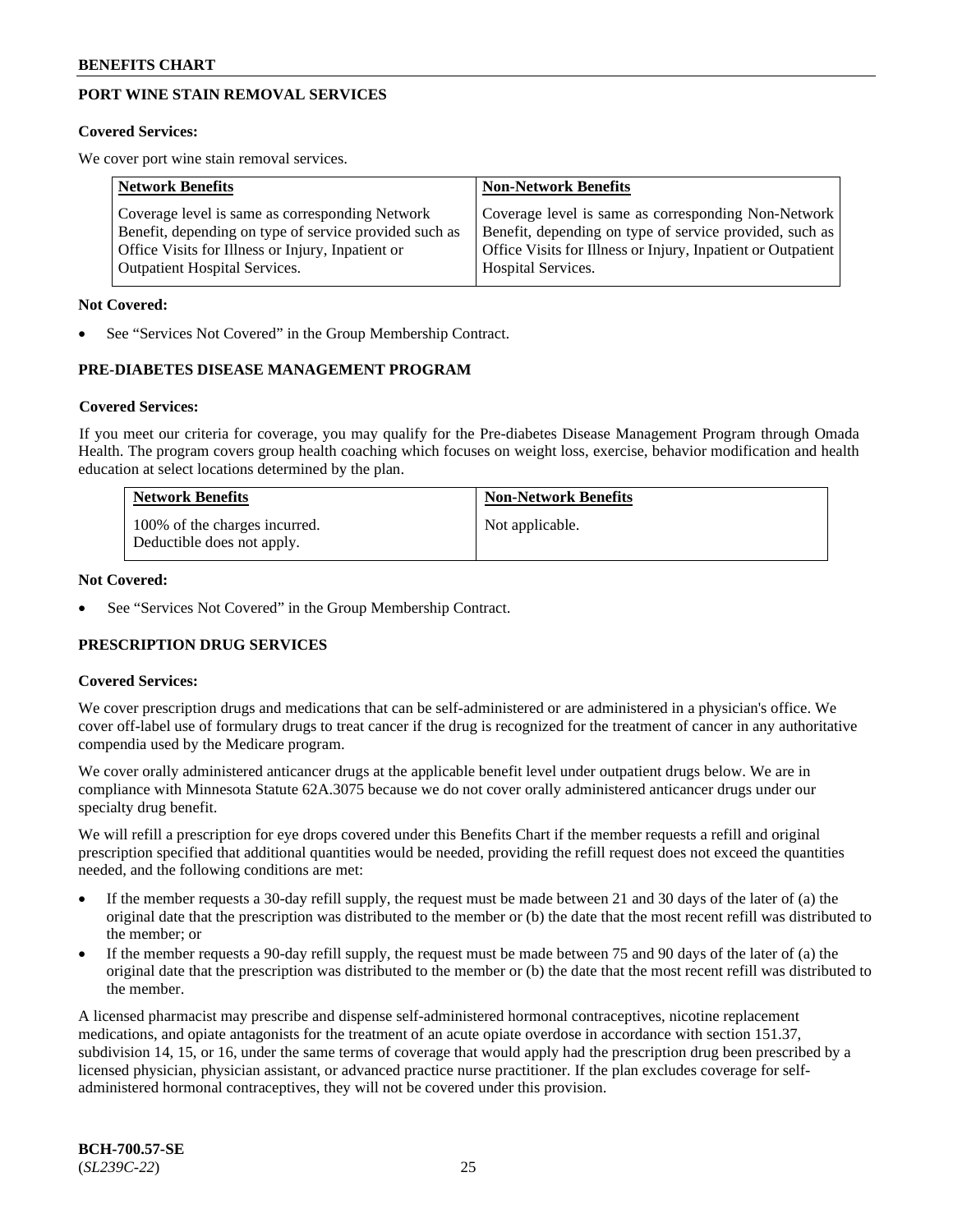**For Network Benefits, drugs and medications must be part of the formulary and obtained at a Network Pharmacy.**

**For Non-Network Benefits, drugs and medications must be part of the formulary.** 

**See the Formulary definition for information on the Formulary Exception Process available to you.**

**If a member copayment is required, you must pay one member copayment for each 31-day supply, or portion thereof, unless otherwise indicated below.**

#### **Outpatient drugs (except as specified below)**

| <b>Network Benefits</b>                                                                                                          | <b>Non-Network Benefits</b>  |
|----------------------------------------------------------------------------------------------------------------------------------|------------------------------|
| 100% of the charges incurred.                                                                                                    | 50% of the charges incurred. |
| In no event will your cost for a formulary insulin drug<br>exceed \$25. Deductible does not apply to formulary<br>insulin drugs. |                              |

**Cost-Sharing Limits for Insulin:** We are required to limit your cost-sharing on prescription insulin to no more than the net price of the prescription insulin drug. This requirement applies at the point of sale, including deductible payments and the costsharing amounts charged once the deductible is met.

**Cost-sharing.** This means a deductible payment, copayment, or coinsurance amount that you must pay for covered prescription insulin in accordance with the terms and conditions of this health plan.

**Net price.** This means our cost for prescription insulin, including any rebates or discounts received by or accrued directly or indirectly to us from a drug manufacturer or pharmacy benefit manager.

## **Mail order drugs**

| <b>Network Benefits</b>                                                                                                                                                                                                                               | <b>Non-Network Benefits</b>                                                                                                |
|-------------------------------------------------------------------------------------------------------------------------------------------------------------------------------------------------------------------------------------------------------|----------------------------------------------------------------------------------------------------------------------------|
| For your convenience, you may also get up to a 93-day<br>supply of outpatient prescription drugs that can be self-<br>administered through the designated mail order service.<br>Specialty Drugs are not available through the mail order<br>service. | See Network Mail Order Drugs benefit.<br>Mail order drugs are only available through the<br>designated mail order service. |

## **Specialty Drugs that are self-administered**

| <b>Network Benefits</b>                                                                                                                    | <b>Non-Network Benefits</b> |
|--------------------------------------------------------------------------------------------------------------------------------------------|-----------------------------|
| 100% of the charges incurred.                                                                                                              | No Coverage.                |
| For Network Benefits, specialty drugs are limited to<br>drugs on the specialty drug list and must be obtained<br>from a designated vendor. |                             |

## **Drugs for the treatment of growth deficiency**

| <b>Network Benefits</b>                                                                                                                            | <b>Non-Network Benefits</b>  |
|----------------------------------------------------------------------------------------------------------------------------------------------------|------------------------------|
| 100% of the charges incurred.                                                                                                                      | 50% of the charges incurred. |
| For Network Benefits, growth deficiency drugs are<br>limited to drugs on the specialty drug list and must be<br>obtained from a designated vendor. |                              |

## **Tobacco cessation drugs are covered for all FDA – approved tobacco cessation drugs for a minimum of 90 days**

| <b>Network Benefits</b>                                     | <b>Non-Network Benefits</b>   |
|-------------------------------------------------------------|-------------------------------|
| 100% of the charges incurred.<br>Deductible does not apply. | 150% of the charges incurred. |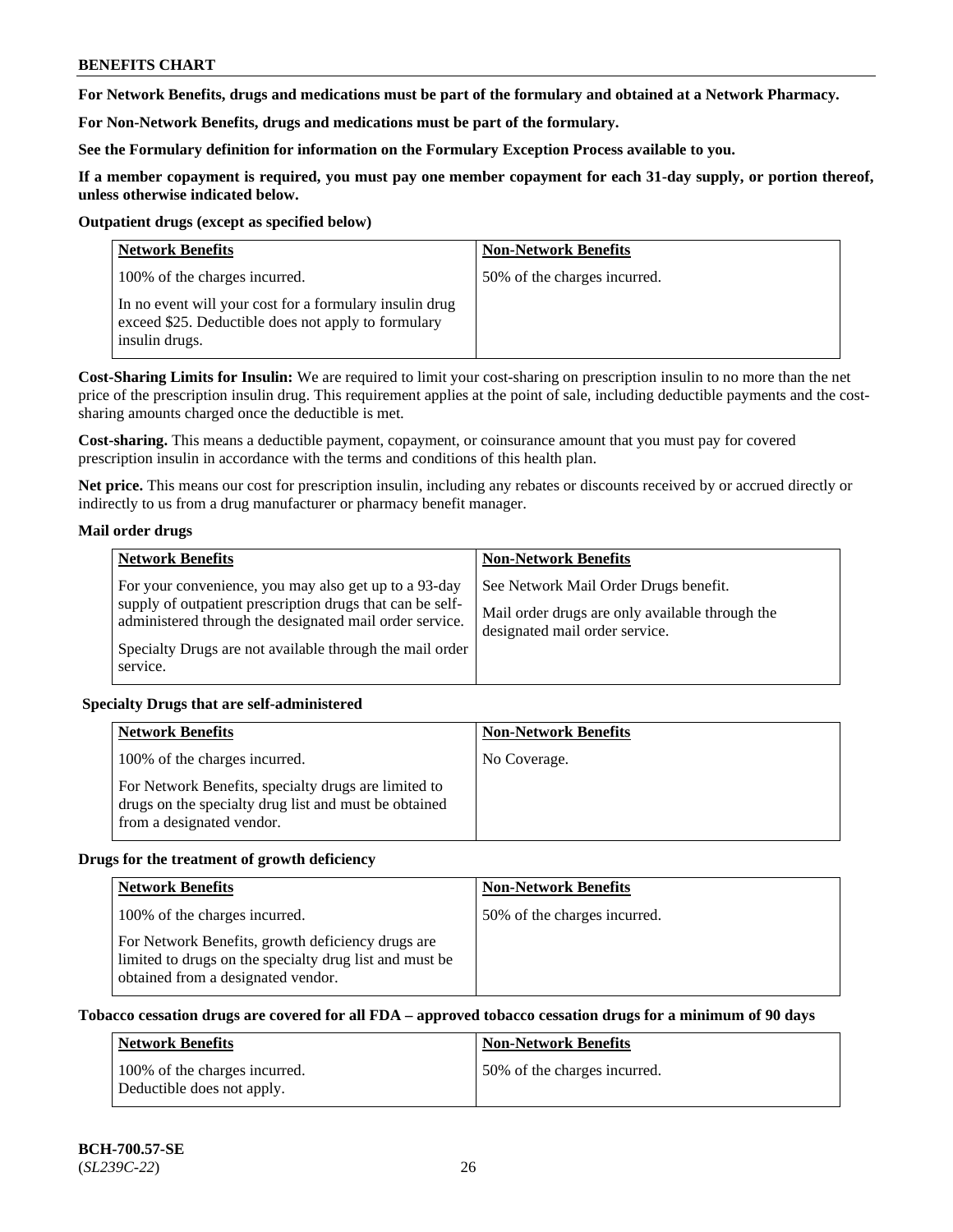## **Contraceptive drugs**

| <b>Network Benefits</b>                                                                                                                                        | <b>Non-Network Benefits</b>  |
|----------------------------------------------------------------------------------------------------------------------------------------------------------------|------------------------------|
| 100% of the charges incurred for formulary drugs.<br>Deductible does not apply.                                                                                | 50% of the charges incurred. |
| If a physician requests that a non-formulary<br>contraceptive drug be dispensed as written the drug will<br>be covered at 100%, not subject to the deductible. |                              |

**ACA preventive medications.** We cover preventive medications currently recommended by USPSTF with an A or B rating if they are prescribed by your medical provider and they are listed on our Commercial ACA Preventive Drug List. Preventive medications are subject to periodic review and modification. Changes would be effective in accordance with the federal rules and reflected in our current medical coverage criteria for preventive care services.

| <b>Network Benefits</b>                                     | <b>Non-Network Benefits</b>  |
|-------------------------------------------------------------|------------------------------|
| 100% of the charges incurred.<br>Deductible does not apply. | 50% of the charges incurred. |

## **Limitations:**

- Certain drugs may require prior authorization as indicated on the formulary. HealthPartners may require prior authorization for the drug and also the site where the drug will be provided. Certain drugs are subject to our utilization review process and quantity limits, as indicated on our formulary.
- Certain non-formulary drugs require prior authorization. In addition, certain drugs may be subject to any quantity limits applied as part of our trial program. The trial drug program applies to new prescriptions for certain drugs which have high toxicity, low tolerance, high costs and/or high potential for waste. Trial drugs are indicated on the formulary and/or the Specialty Drug List. Your first fill of a trial drug may be limited to less than a month supply. If the drug is well tolerated and effective, you will receive the remainder of your first month supply.
- If a member requests a brand name drug when there is a generic equivalent, the brand name drug will be covered up to the charge that would apply to the generic drug, minus any required copayment. If a physician requests that a brand name drug be dispensed as written, and we determine the brand name drug is medically necessary, the drug will be paid at the Outpatient Drugs benefit.
- We may require members to try over-the-counter (OTC) drug alternatives before approving more costly formulary prescription drugs.
- Unless otherwise specified in the "Prescription Drug Services" section, you may receive up to a 31-day supply per prescription.
- A 93-day supply will be covered and dispensed only at pharmacies that participate in our extended day supply program
- New prescriptions to treat certain chronic conditions are limited to a 31-day supply.
- No more than a 31-day supply of Specialty Drugs will be covered and dispensed at a time, unless it's a manufacturer supplied drug that cannot be split that supplies the member with more than a 31-day supply.
- The member copayment for a drug will not exceed the cost of the drug.

## **Not Covered:**

- Replacement of prescription drugs, medications, equipment and supplies due to loss, damage or theft.
- Nonprescription (over the counter) drugs or medications, including, but not limited to, vitamins, supplements, homeopathic remedies, and non-FDA approved drugs unless listed on the formulary and prescribed by a physician or legally authorized health care provider under applicable state and federal law. We cover off-label use of drugs to treat cancer as specified in the "Prescription Drug Services" section of this Benefits Chart. This exclusion does not include over-the-counter contraceptives for women as allowed under the Affordable Care Act when the member obtains a prescription for the item. In addition, if the member obtains a prescription, this exclusion does not include aspirin to prevent cardiovascular disease for men and women of certain ages; folic acid supplements for women who may become pregnant; fluoride chemoprevention supplements for children without fluoride in their water source; and iron supplements for children ages 6-12 months who are at risk of anemia.
- Drugs on the Excluded Drug List. The Excluded Drug List includes select drugs within a therapy class that are not eligible for coverage. This includes drugs that may be excluded for certain indications. However, you may request coverage for a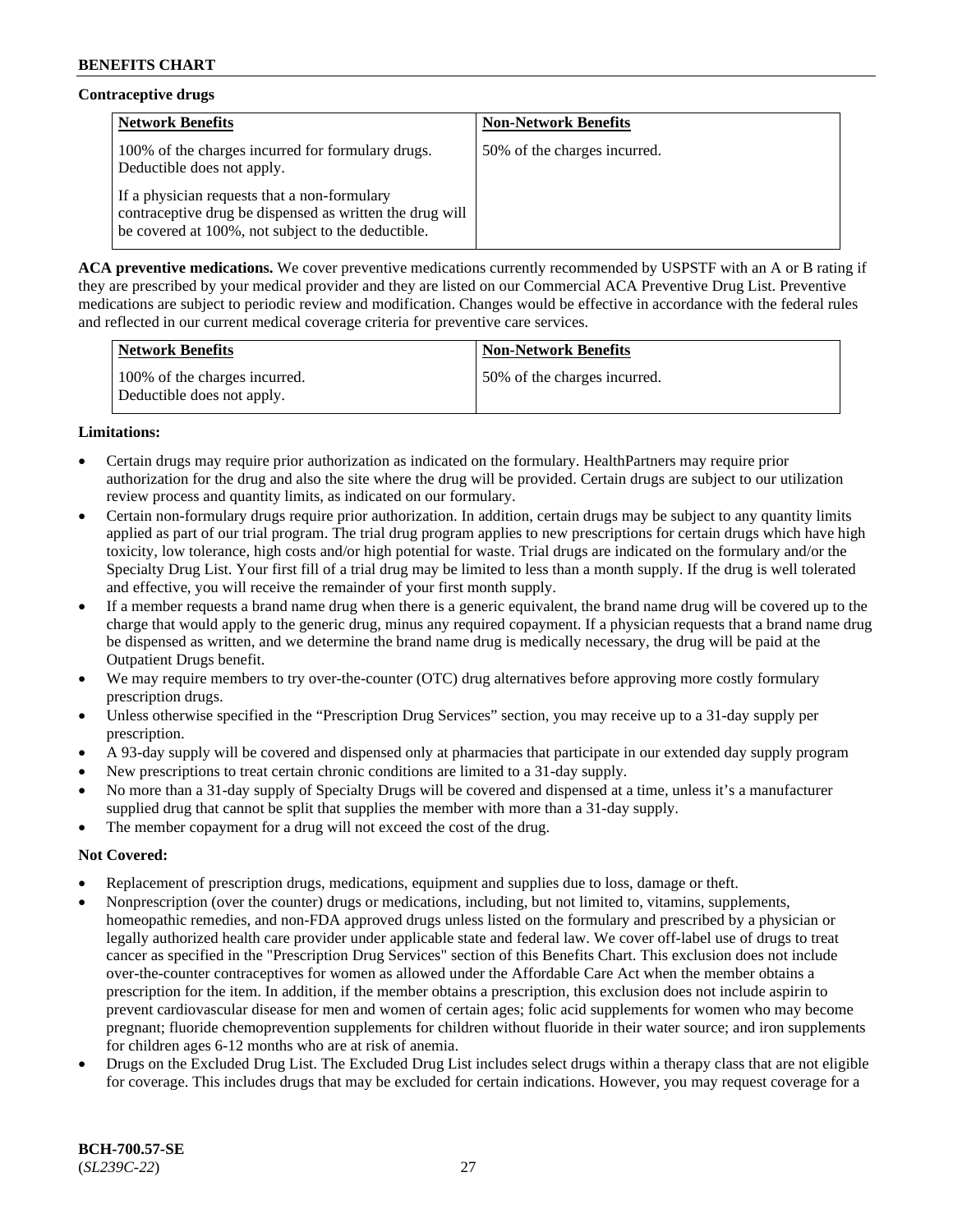drug on the Excluded Drug List by requesting an exception to the formulary under the formulary exception process described in the definition of formulary in this Benefits Chart. The Excluded Drug List is available at [healthpartners.com](http://www.healthpartners.com/)

- Drugs that are newly approved by the FDA until they are reviewed and approved by HealthPartners Pharmacy and Therapeutics Committee. However, you may request coverage for a drug that is newly approved by the FDA by requesting an exception to the formulary under the formulary exception process described in the definition of formulary in the Benefits Chart.
- All drugs used for sexual dysfunction.
- Fertilty drugs.
- Medical cannabis.
- Medical devices approved by the FDA will not be covered under the "Prescription Drug Services" section unless they are on our formulary. Covered medical devices are generally submitted and reimbursed under your medical benefits.
- See "Services Not Covered" in the Group Membership Contract.

## **PREVENTIVE SERVICES**

#### **Applicable Definitions:**

**Routine Preventive Services** are routine healthcare services that include screenings, check-ups and counseling to prevent illness, disease or other health problems before symptoms occur.

**Diagnostic Services** are services to help a provider understand your symptoms, diagnose illness and decide what treatment may be needed. They may be the same services that are listed as preventive services, but they are being used as diagnostic services. Your provider will determine if these services are preventive or diagnostic. These services are not preventive if received as part of a visit to diagnose, manage or maintain an acute or chronic medical condition, illness or injury. When that occurs, unless otherwise indicated below, standard deductibles, copayments or coinsurance apply.

#### **Covered Services:**

We cover preventive services that meet any of the requirements under the Affordable Care Act (ACA) shown in the bulleted items below. These preventive services are covered at 100% under the network benefits with no deductible, copayments or coinsurance. (If a preventive service is not required by the ACA and it is covered at a lower benefit level or if a group qualifies for an exemption or accommodation for certain benefits under the ACA, it will be specified below). Preventive benefits mandated under the ACA are subject to periodic review and modification. Changes would be effective in accordance with the federal rules. Preventive services mandated by the ACA include:

- Evidence-based items or services that have in effect a rating of A or B in the current recommendations of the United States Preventive Services Task Force with respect to the individual;
- Immunizations for routine use in children, adolescents, and adults that have in effect a recommendation from the Advisory Committee on Immunization Practices of the Centers for Disease Control and Prevention with respect to the individual;
- With respect to infants, children, and adolescents, evidence-informed preventive care and screenings provided for in comprehensive guidelines supported by the Health Resources and Services Administration; and
- With respect to women, preventive care and screenings provided for in comprehensive guidelines supported by the Health Resources and Services Administration.

Covered services are based on established medical policies, which are subject to periodic review and modification by the medical or dental directors. These medical policies (medical coverage criteria) are available by calling Member Services, or logging on to your "*my*HealthPartners" account at [healthpartners.com.](http://www.healthpartners.com/)

A complete list of preventive care services recommended under the U.S. Preventive Task Force (USPSTF) is available online at [uspreventiveservicestaskforce.org/Page/Name/uspstf-a-and-b-recommendations.](https://www.uspreventiveservicestaskforce.org/Page/Name/uspstf-a-and-b-recommendations-by-date/)

HHS: [healthcare.gov/coverage/preventive-care-benefits](https://www.healthcare.gov/coverage/preventive-care-benefits/)

CDC: [cdc.gov/vaccines/schedules/index.html](https://www.cdc.gov/vaccines/schedules/index.html)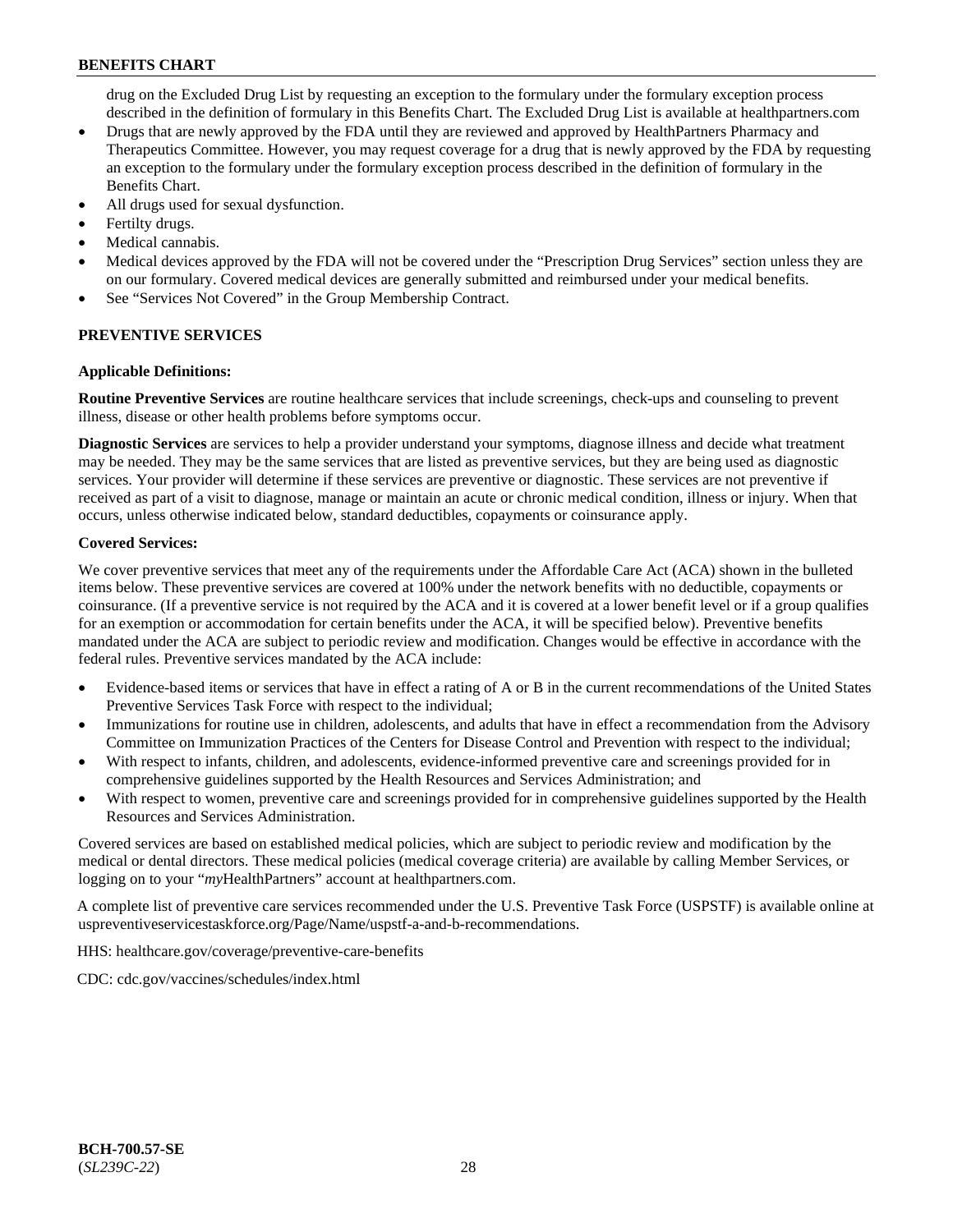## **ACA and state mandated preventive services are covered as follows:**

**Routine health exams and periodic health assessments.** A physician or health care provider will counsel you as to how often health assessments are needed based on age, sex and health status. This includes screening for tobacco use, at least two tobacco cessation attempts per year (for those who use tobacco products), all FDA approved tobacco cessation medications including over-the-counter drugs (as shown in the "Prescription Drug Services" Section) and at least four counseling sessions of at least ten minutes each for tobacco cessation.

| <b>Network Benefits</b>                                     | <b>Non-Network Benefits</b>  |
|-------------------------------------------------------------|------------------------------|
| 100% of the charges incurred.<br>Deductible does not apply. | 50% of the charges incurred. |

**Child health supervision services**. This includes pediatric preventive services, such as fluoride chemoprevention for children without fluoride in their water source, newborn screenings, appropriate immunizations, developmental assessments and laboratory services appropriate to the age of the child from birth to 72 months, and appropriate immunizations until the end of the month in which the child turns 19, as defined by the Standards of Child Health Care issued by the American Academy of Pediatrics. We cover at least five child health supervision visits from birth to 12 months, three child health supervision visits from 12 months to 24 months, once a year from 24 months to 72 months.

| Network Benefits                                            | <b>Non-Network Benefits</b>  |
|-------------------------------------------------------------|------------------------------|
| 100% of the charges incurred.<br>Deductible does not apply. | 50% of the charges incurred. |

**Routine prenatal care and exams.** This includes the comprehensive package of medical and psychosocial support provided throughout a pregnancy, including risk assessment, serial surveillance, prenatal education, and use of specialized skills and technology when needed, as defined by Standards for Obstetric-Gynecologic Services issued by the American College of Obstetricians and Gynecologists.

| Network Benefits                                            | <b>Non-Network Benefits</b>   |
|-------------------------------------------------------------|-------------------------------|
| 100% of the charges incurred.<br>Deductible does not apply. | 150% of the charges incurred. |

**Routine postnatal care.** This includes health exams, assessments, education and counseling relating to the period immediately after childbirth

| Network Benefits                                            | <b>Non-Network Benefits</b>  |
|-------------------------------------------------------------|------------------------------|
| 100% of the charges incurred.<br>Deductible does not apply. | 50% of the charges incurred. |

**Routine screening procedures for cancer.** This includes colorectal screening, digital rectal examinations, or other cancer screenings recommended by the USPSTF with an A or B rating. Women's preventive health services below describes additional routine screening procedures for cancer.

| Network Benefits                                            | <b>Non-Network Benefits</b>  |
|-------------------------------------------------------------|------------------------------|
| 100% of the charges incurred.<br>Deductible does not apply. | 50% of the charges incurred. |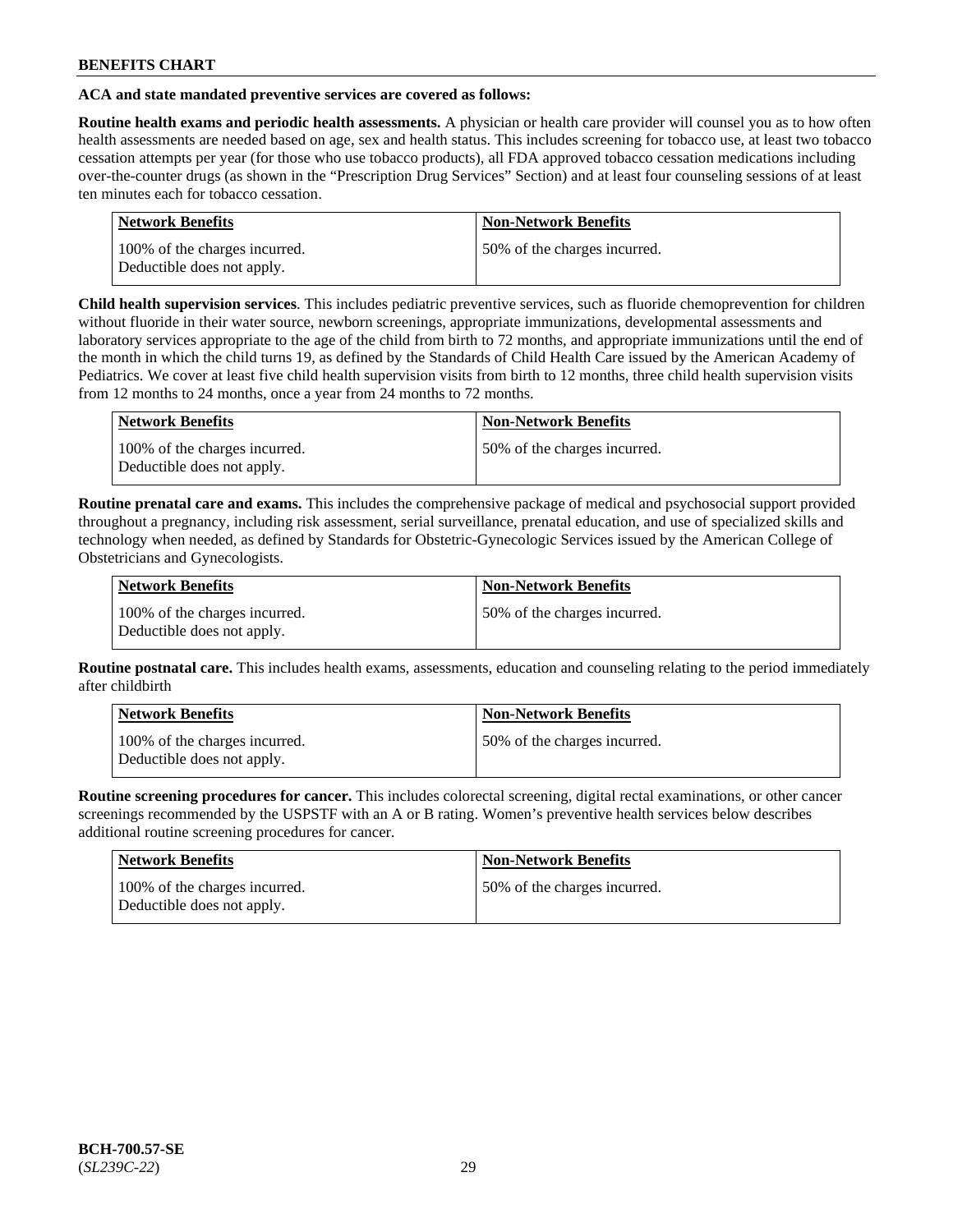**Professional voluntary family planning services.** This includes services to prevent or delay a pregnancy, including counseling and education. Services must be provided by a licensed provider.

| <b>Network Benefits</b>                                     | <b>Non-Network Benefits</b> |
|-------------------------------------------------------------|-----------------------------|
| 100% of the charges incurred.<br>Deductible does not apply. | See Network Benefits.       |

## **Adult immunizations**

| <b>Network Benefits</b>                                     | <b>Non-Network Benefits</b>  |
|-------------------------------------------------------------|------------------------------|
| 100% of the charges incurred.<br>Deductible does not apply. | 50% of the charges incurred. |

**Women's preventive services.**This includes mammograms\*, screenings for cervical cancer (pap smears), breast pumps, human papillomavirus (HPV) testing; counseling for sexually transmitted infections, counseling and screening for human immunodeficiency virus (HIV), and all FDA approved contraceptive methods as prescribed by a doctor, sterilization procedures, education and counseling (see the "Prescription Drug Services" section for coverage of oral contraceptive drugs). For women whose family history is associated with an increased risk for BRCA1 or BRCA2 gene mutations, we cover genetic counseling and BRCA screening without cost sharing, if appropriate and as determined by a physician

**\***Preventive mammogram screening includes digital breast tomosynthesis (3D mammograms) for members at risk for breast cancer.

"At risk for breast cancer" means: (1) having a family history with one or more first- or second-degree relatives with breast cancer; (2) testing positive for BRCA1 or BRCA2 mutations; (3) having heterogeneously dense breasts or extremely dense breasts based on the Breast Imaging Reporting and Data System established by the American College of Radiology; or (4) having a previous diagnosis of breast cancer.

| Network Benefits                                            | <b>Non-Network Benefits</b>  |
|-------------------------------------------------------------|------------------------------|
| 100% of the charges incurred.<br>Deductible does not apply. | 50% of the charges incurred. |

**Obesity screening and management.** We cover obesity screening and counseling for all ages during a routine preventive care exam. If you are age 18 or older and have a body mass index of 30 or more, we also cover intensive obesity management to help you lose weight. Your primary care doctor can coordinate these services.

| Network Benefits                                            | <b>Non-Network Benefits</b>  |
|-------------------------------------------------------------|------------------------------|
| 100% of the charges incurred.<br>Deductible does not apply. | 50% of the charges incurred. |

**In addition to any ACA or state mandated preventive services referenced above, we cover the following eligible services:**

## **Routine eye and hearing exams**

| Network Benefits                                            | <b>Non-Network Benefits</b>  |
|-------------------------------------------------------------|------------------------------|
| 100% of the charges incurred.<br>Deductible does not apply. | 50% of the charges incurred. |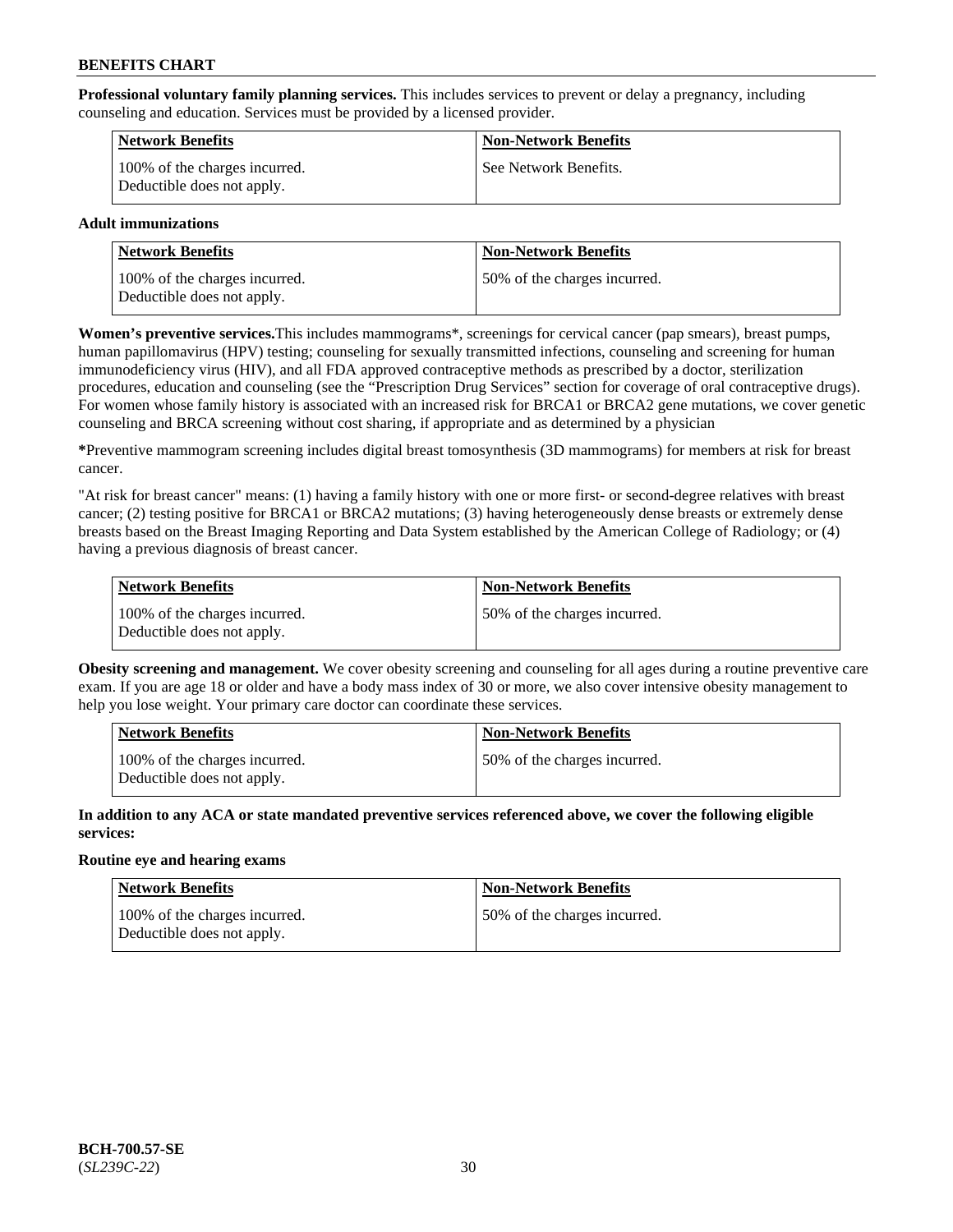**Ovarian cancer surveillance tests for women who are at risk.** "At risk for ovarian cancer" means (1) having a family history that includes any of the following: one or more first-degree or second-degree relatives with ovarian cancer, clusters of female relatives with breast cancer or nonpolyposis colorectal cancer; or (2) testing positive for BRCA1 or BRCA2 mutations. "Surveillance tests for ovarian cancer" means annual screening using: CA-125 serum tumor marker testing, transvaginal ultrasound, pelvic examination or other proven ovarian cancer screening tests currently being evaluated by the federal Food and Drug Administration or by the National Cancer Institute.

| <b>Network Benefits</b>                                                                                                                                                                                                          | <b>Non-Network Benefits</b>                                                                                                                                                                                                          |
|----------------------------------------------------------------------------------------------------------------------------------------------------------------------------------------------------------------------------------|--------------------------------------------------------------------------------------------------------------------------------------------------------------------------------------------------------------------------------------|
| Coverage level is same as corresponding Network<br>Benefit, depending on type of service provided, such<br>as Diagnostic Imaging Services, Laboratory Services<br>Office Visits for Illness or Injury or Preventive<br>Services. | Coverage level is same as corresponding Non-Network<br>Benefit, depending on type of service provided, such as<br>Diagnostic Imaging Services, Laboratory Services<br>Office Visits for Illness or Injury or Preventive<br>Services. |
|                                                                                                                                                                                                                                  |                                                                                                                                                                                                                                      |

#### **Limitations:**

• Services are not preventive if received as part of a visit to diagnose, manage or maintain an acute or chronic medical condition, illness or injury. When that occurs, unless otherwise indicated above, standard deductibles, copayments or coinsurance apply.

#### **Not Covered:**

See "Services Not Covered" in the Group Membership Contract.

## **SPECIFIED NON-NETWORK SERVICES**

#### **Covered Services:**

We cover the following services when you elect to receive them from a non-network provider, at the same level of coverage we provide when you elect to receive the services from a network provider:

- Voluntary family planning of the conception and bearing of children.
- The provider visit(s) and test(s) necessary to make a diagnosis of infertility.
- Testing and treatment of sexually transmitted diseases (other than HIV).
- Testing for AIDS or other HIV-related conditions.

| <b>Network Benefits</b>                                                                                                                            | <b>Non-Network Benefits</b>                    |
|----------------------------------------------------------------------------------------------------------------------------------------------------|------------------------------------------------|
| Coverage level is same as corresponding Network<br>Benefit, depending on type of service provided, such as<br>Office Visits for Illness or Injury. | See Network Benefits for the services covered. |

#### **Not Covered:**

See "Services Not Covered" in the Group Membership Contract.

## **TELEHEALTH/TELEMEDICINE SERVICES**

#### **Definitions:**

**Telehealth, Telemedicine, or Virtual Care.** This is a means of communication between a health care professional and a patient. This includes the use of secure electronic information, imaging, and communication technologies, including:

- interactive audio or audio-video
- interactive audio with store-and-forward technology
- chat-based and email-based systems
- physician-to-physician consultation
- patient education
- data transmission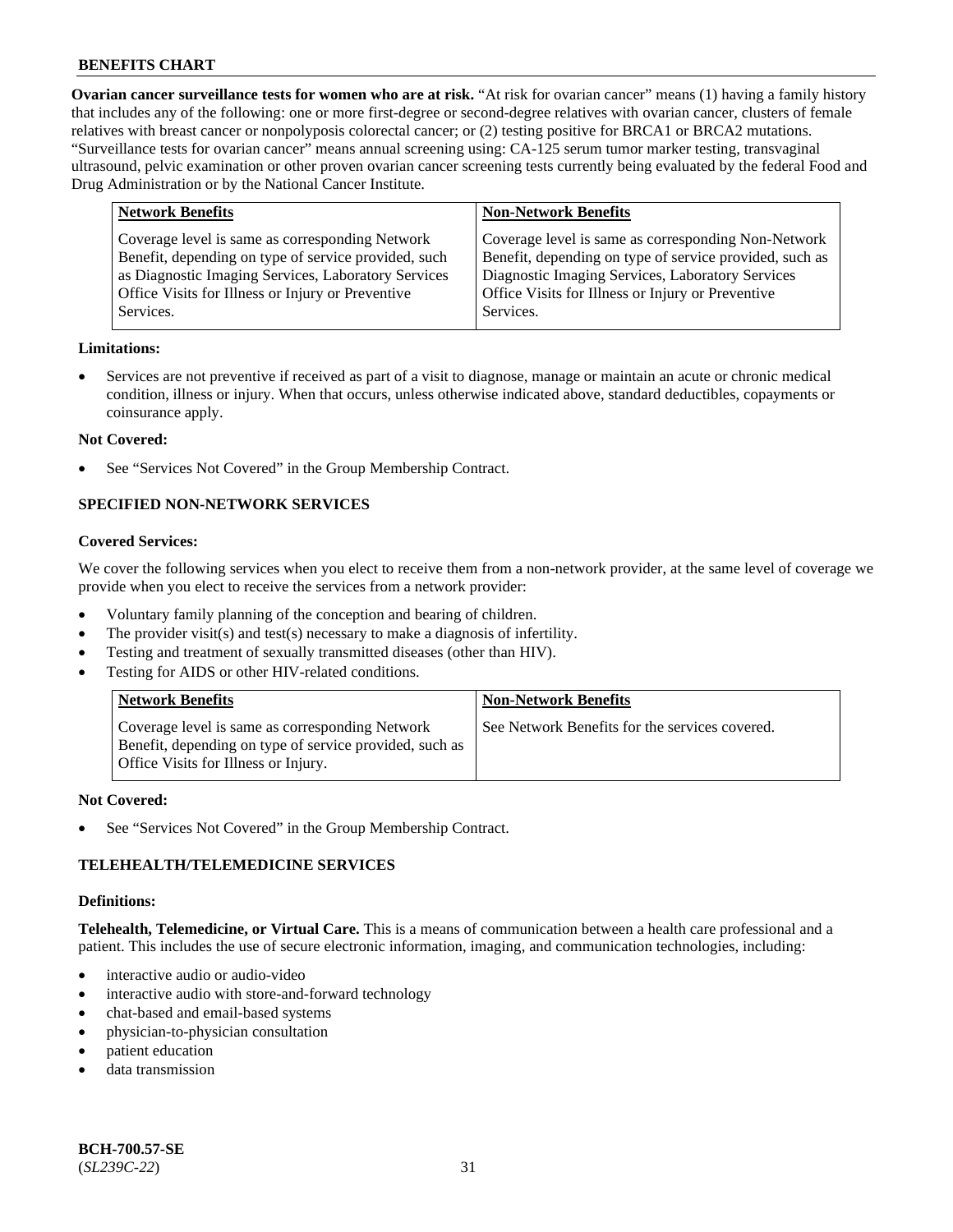- data interpretation
- digital diagnostics (algorithm-enabled diagnostic support)
- digital therapeutics (the use of personal health devices and sensors, either alone or in combination with conventional drug therapies, for disease prevention and management)

## Services can be delivered:

Synchronously: the patient and health care professional are engaging with one another at the same time; or Asynchronously: the patient and health care professional engage with each other at different points in time.

**Telephone Visits.** Live, synchronous, interactive encounters over the telephone between a patient and a healthcare provider.

**E-visit or chat-based visits.** Asynchronous online or mobile app encounters to discuss a patient's personal health information, vital signs, and other physiologic data or diagnostic images. The healthcare provider reviews and delivers a consultation, diagnosis, prescription or treatment plan after reviewing the patient's visit information.

**Virtuwell<sup>®</sup>**. This is an online service for you to receive a diagnosis and treatment for certain conditions, such as a cold, flu, ear pain and sinus infections. You may access the Virtuwell website at [virtuwell.com.](https://www.virtuwell.com/)

**Video Visits.** Live, synchronous, interactive encounters using secure web-based video between a patient and a healthcare provider.

## **Covered Services:**

The Plan covers the following methods of receiving care for services that would be eligible under the Plan if the service were provided in person.

#### **Scheduled telephone visits**

| <b>Network Benefits</b>       | Non-Network Benefits         |
|-------------------------------|------------------------------|
| 100% of the charges incurred. | 50% of the charges incurred. |

## **E-visits**

## **Access to online care through Virtuwell at [virtuwell.com](https://www.virtuwell.com/)**

| <b>Network Benefits</b>                                     | <b>Non-Network Benefits</b> |
|-------------------------------------------------------------|-----------------------------|
| 100% of the charges incurred.<br>Deductible does not apply. | Not Applicable.             |

#### **All other E-visits**

| <b>Network Benefits</b>       | <b>Non-Network Benefits</b>  |
|-------------------------------|------------------------------|
| 100% of the charges incurred. | 50% of the charges incurred. |

#### **Video visits**

| <b>Network Benefits</b>                                                                                                                              | <b>Non-Network Benefits</b>                                                                                                                              |
|------------------------------------------------------------------------------------------------------------------------------------------------------|----------------------------------------------------------------------------------------------------------------------------------------------------------|
| Coverage level is same as corresponding Network<br>Benefit, depending upon type of service provided, such<br>as Office Visits for Illness or Injury. | Coverage level is same as corresponding Non-Network<br>Benefit, depending upon type of service provided, such<br>as Office Visits for Illness or Injury. |

## **Not Covered:**

See "Services Not Covered" in the Group Membership Contract.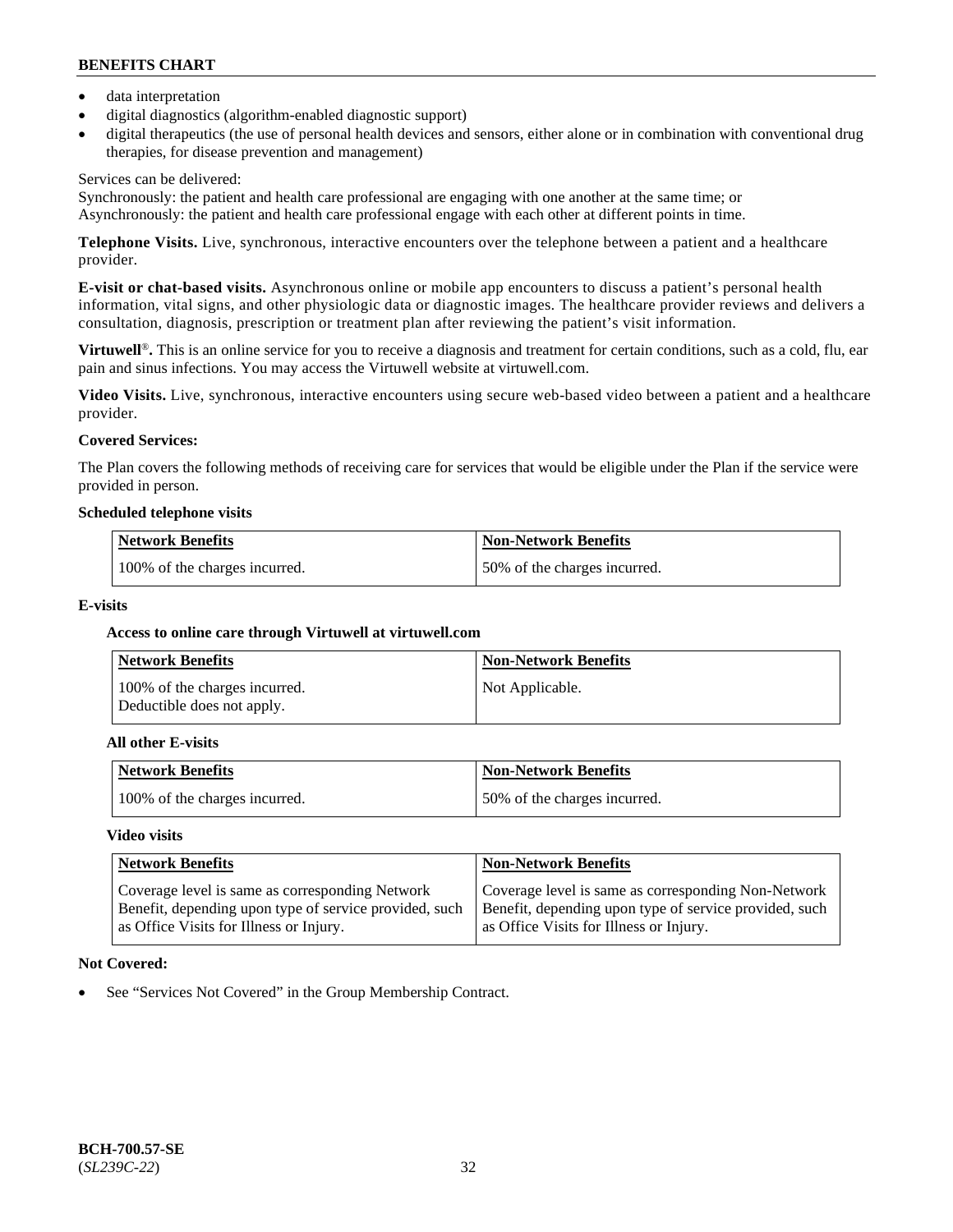## **TRANSPLANT SERVICES**

### **Applicable Definitions:**

**Autologous.** This is when the source of cells is from the individual's own marrow or stem cells.

**Allogeneic.** This is when the source of cells is from a related or unrelated donor's marrow or stem cells.

**Autologous Bone Marrow Transplant.** This is when the bone marrow is harvested from the individual and stored. The patient undergoes treatment which includes tumor ablation with high-dose chemotherapy and/or radiation. The bone marrow is reinfused (transplanted).

**Allogeneic Bone Marrow Transplant.** This is when the bone marrow is harvested from the related or unrelated donor and stored. The patient undergoes treatment which includes tumor ablation with high-dose chemotherapy and/or radiation. The bone marrow is reinfused (transplanted).

**Autologous/Allogeneic Stem Cell Support.** This is a treatment process that includes stem cell harvest from either bone marrow or peripheral blood, tumor ablation with high-dose chemotherapy and/or radiation, stem cell reinfusion, and related care. Autologous/allogeneic bone marrow transplantation and high dose chemotherapy with peripheral stem cell rescue/support are considered to be autologous/allogeneic stem cell support.

**Designated Transplant Center.** This is any health care provider, group or association of health care providers designated by us to provide services, supplies or drugs for specified transplants for our members.

**Transplant Services.** This is transplantation (including retransplants) of the human organs or tissue listed below, including all related post-surgical treatment and drugs and multiple transplants for a related cause. Transplant services do not include other organ or tissue transplants or surgical implantation of mechanical devices functioning as a human organ, except surgical implantation of an FDA approved Ventricular Assist Device (VAD) or total artificial heart, functioning as a temporary bridge to heart transplantation.

Prior authorization is required prior to consultation to support coordination of care and benefits.

#### **Covered Services:**

We cover eligible transplant services (as defined above) while you are covered under this Benefits Chart. Transplants that will be considered for coverage are limited to the following:

- Kidney transplants for end-stage disease.
- Cornea transplants for end-stage disease.
- Heart transplants for end-stage disease.
- Lung transplants or heart/lung transplants for: (1) primary pulmonary hypertension; (2) Eisenmenger's syndrome; (3) endstage pulmonary fibrosis; (4) alpha 1 antitrypsin disease; (5) cystic fibrosis; and (6) emphysema.
- Liver transplants for: (1) biliary atresia in children; (2) primary biliary cirrhosis; (3) post-acute viral infection (including hepatitis A, hepatitis B antigen e negative and hepatitis C) causing acute atrophy or post-necrotic cirrhosis; (4) primary sclerosing cholangitis; (5) alcoholic cirrhosis; and (6) hepatocellular carcinoma.
- Allogeneic bone marrow transplants or peripheral stem cell support associated with high dose chemotherapy for: (1) acute myelogenous leukemia; (2) acute lymphocytic leukemia; (3) chronic myelogenous leukemia; (4) severe combined immunodeficiency disease; (5) Wiskott-Aldrich syndrome; (6) aplastic anemia; (7) sickle cell anemia; (8) non-relapsed or relapsed non-Hodgkin's lymphoma; (9) multiple myeloma; and (10) testicular cancer.
- Autologous bone marrow transplants or peripheral stem cell support associated with high-dose chemotherapy for: (1) acute leukemias; (2) non-Hodgkin's lymphoma; (3) Hodgkin's disease; (4) Burkitt's lymphoma; (5) neuroblastoma; (6) multiple myeloma; (7) chronic myelogenous leukemia; and (8) non-relapsed non-Hodgkin's lymphoma.
- Pancreas transplants for simultaneous pancreas-kidney transplants for diabetes, pancreas after kidney, living related segmental simultaneous pancreas kidney transplantation and pancreas transplant alone.

For Network Benefits, charges for transplant services must be incurred at a designated transplant center.

The transplant-related treatment provided, including expenses incurred for directly related donor services, shall be subject to and in accordance with the provisions, limitations, maximum and other terms of this Benefits Chart.

Medical and hospital expenses of the donor are covered only when the recipient is a member and the transplant and directly related donor expenses have been prior authorized for coverage. Treatment of medical complications that may occur to the donor are not covered. Donors are not considered members, and are therefore not eligible for the rights afforded to members under the Contract.